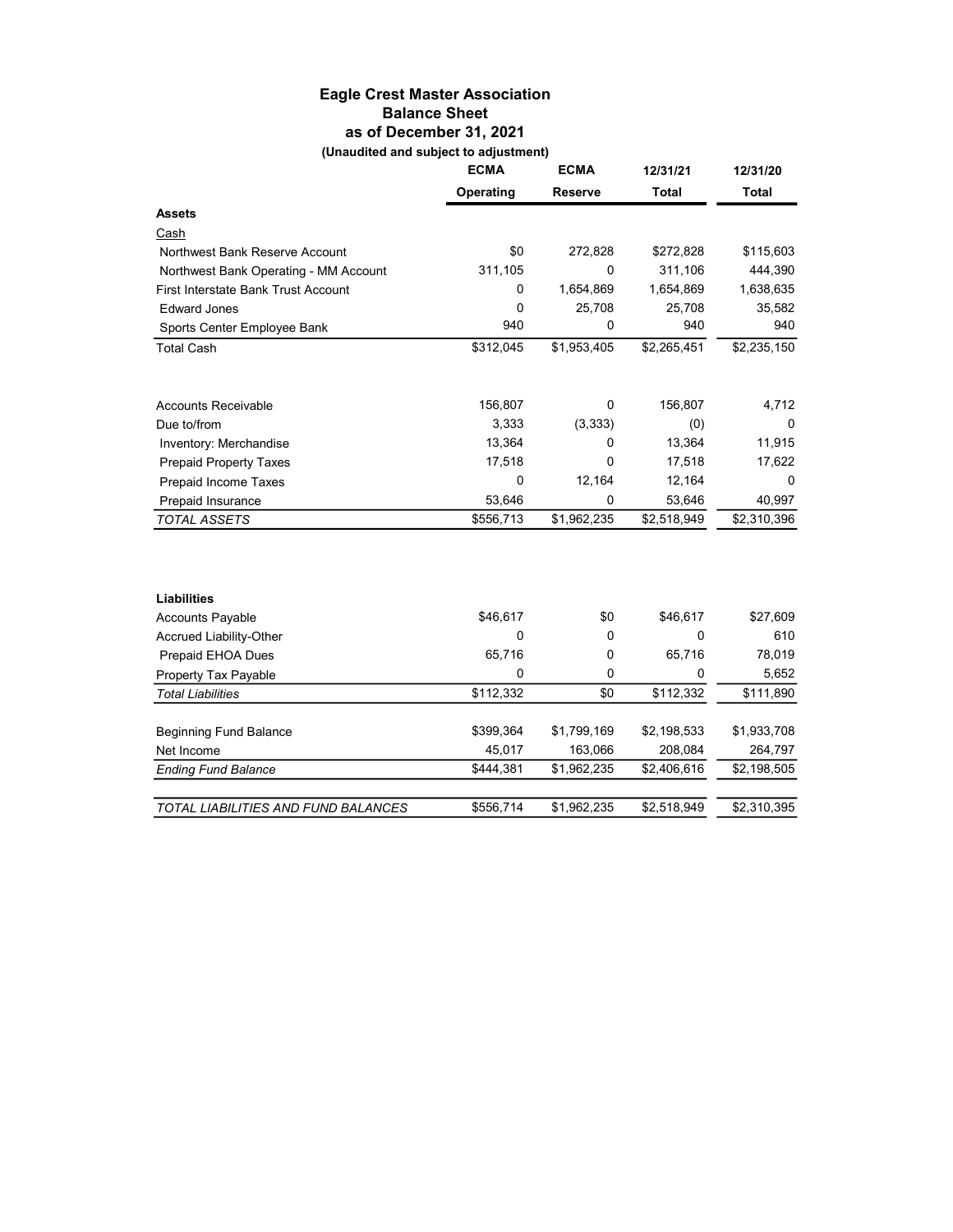#### Eagle Crest Master Association Budget Comparison Report - ECMA Facilities for the period ending December 31, 2021 (Unaudited and subject to adjustment)

|                                            |               | 10/01/2021-12/31/2021 |             | Year to Date 01/01/2021-12/31/21 |                       |                         |                                   |                    |                              |
|--------------------------------------------|---------------|-----------------------|-------------|----------------------------------|-----------------------|-------------------------|-----------------------------------|--------------------|------------------------------|
|                                            | <b>Actual</b> | <b>Budget</b>         | Variance    | <b>YTD Actual</b>                | % of<br><b>Budget</b> | Annual<br><b>Budget</b> | <b>Actual to</b><br><b>Budget</b> | Forecast           | <b>Actual to</b><br>Forecast |
| Income                                     |               |                       |             |                                  |                       |                         |                                   |                    |                              |
| <b>Commercial Rent</b>                     |               |                       |             |                                  |                       |                         |                                   |                    |                              |
| 36215 - Commercial Rent - Golf             | \$0           | \$0                   | \$0         | \$35,646                         | 100%                  | \$35,646                | \$0                               | \$35,646           | \$0                          |
| <b>Total Commercial Rent</b>               | $\mathbf 0$   | $\pmb{0}$             | $\mathbf 0$ | 35,646                           | 100%                  | 35,646                  | $\mathbf 0$                       | 35,646             | $\mathbf 0$                  |
|                                            |               |                       |             |                                  |                       |                         |                                   |                    |                              |
| Dues                                       |               |                       |             |                                  |                       |                         |                                   |                    |                              |
| 39520 - Dues - VROA                        | 28,272        | 28,272                | 0           | 113,088                          | 100%                  | 113,088                 | 0                                 | 113,088            | 0                            |
| 39530 - Dues - Fairway Vista               | 7,296         | 7,296                 | 0           | 29,184                           | 100%                  | 29,184                  | 0                                 | 29,184             | 0                            |
| 39540 - Dues - RiverView Vista             | 10,716        | 10,716                | 0           | 42,864                           | 100%                  | 42,864                  | 0                                 | 42,864             | 0                            |
| 39550 - Dues - EHOA                        | 41,496        | 41,496                | 0           | 165,984                          | 100%                  | 165,984                 | 0                                 | 165,984            | $\mathbf 0$                  |
| 39560 - Dues - River Run Properties LLC    | 912           | 912                   | 0           | 3,648                            | 100%                  | 3,648                   | 0                                 | 3,648              | $\mathbf 0$                  |
| 39570 - Dues - Worldmark                   | 18,696        | 18,696                | 0           | 74,784                           | 100%                  | 74,784                  | 0                                 | 74,784             | $\mathbf 0$                  |
| 39580 - Dues - Conference Center           | 912           | 912                   | 0           | 3,648                            | 100%                  | 3,648                   | 0                                 | 3,648              | 0                            |
| 39590 - Dues - Eagle Crest Hotel           | 7,296         | 7,296                 | 0           | 29,184                           | 100%                  | 29,184                  | 0                                 | 29,184             | \$0                          |
| <b>Total Dues</b>                          | 115,596       | 115,596               | 0           | 462,384                          | 100%                  | 462,384                 | 0                                 | 462,384            | 0                            |
| Other Income                               |               |                       |             |                                  |                       |                         |                                   |                    |                              |
| 35120 - Misc Income                        | 40            | 0                     | 40          | 93                               | 0%                    | 0                       | 93                                | 0                  | 93                           |
| 36070 - Sub Association Billing Fee Rev    | 1,760         | 1,870                 | (110)       | 7,010                            | 94%                   | 7,480                   | (470)                             | 6,980              | 30                           |
| 39180 - Bank Interest Income               | 0             | 0                     | 0           | 0                                | 0%                    | 0                       | 0                                 | 0                  | \$0                          |
| Total Other Income                         | 1,800         | 1,870                 | (70)        | 7,103                            | 95%                   | 7,480                   | (377)                             | 6,980              | 123                          |
| <b>Total Income</b>                        | \$            | 117,396 \$ 117,466 \$ | (70)        | \$<br>505,133                    | 100%                  | \$<br>505,510 \$        | (377)                             | 505,010 \$<br>- \$ | 123                          |
| <b>Expense</b>                             |               |                       |             |                                  |                       |                         |                                   |                    |                              |
| <b>Contracted Services</b>                 |               |                       |             |                                  |                       |                         |                                   |                    |                              |
| 60236 - Management Fees                    | 5,999         | \$6,000               | (50)        | \$23,998                         | 100%                  | \$23,998                | (50)                              | \$23,998           | (0)                          |
| 60304 - Safety Services Fee                | 12,034        | 12,034                | (0)         | 48,136                           | 100%                  | 48,136                  | (0)                               | 48,136             | (0)                          |
| 60305 - Pools and Spa Services             | 4,024         | 4,024                 | 0           | 16,097                           | 100%                  | 16,097                  | 0                                 | 16,097             | 0                            |
| 60306 - Accounting Fee                     | 4,122         | 4,122                 | (0)         | 16,489                           | 100%                  | 16,489                  | (0)                               | 16,489             | (0)                          |
| 60307 - Resort Manager Fee                 | 8,283         | 8,283                 | 0           | 33,132                           | 100%                  | 33,132                  | 0                                 | 33,132             | $\pmb{0}$                    |
| 60344 - Landscaping                        | 36,039        | 36,039                | $\mathbf 0$ | 144,154                          | 100%                  | 144,154                 | 0                                 | 144,154            | \$0                          |
| <b>Total Contracted Services</b>           | 70,501        | 70,502                | (0)         | 282,006                          | 100%                  | 282,006                 | (0)                               | 282,006            | (0)                          |
| Dues Expense                               |               |                       |             |                                  |                       |                         |                                   |                    |                              |
| 60308 - Reserve Contribution Master        | 16,550        | 16,550                | 0           | 66,200                           | 100%                  | 66,200                  | 0                                 | 66,200             | 0                            |
| 60308 - Reserve Cont - Golf Course Rsv     | 0             | 0                     | 0           | 48,373                           | 100%                  | 48,373                  | 0                                 | 48,373             | \$0                          |
| <b>Total Dues Expense</b>                  | 16,550        | 16,550                | $\mathbf 0$ | 114,573                          | 100%                  | 114,573                 | 0                                 | 114,573            | $\mathbf 0$                  |
| Grounds Maintenance                        |               |                       |             |                                  |                       |                         |                                   |                    |                              |
| 60343 - Front Pasture Mtc                  | 0             | $\pmb{0}$             | $\mathbf 0$ | 9,627                            | 101%                  | 9,499                   | 128                               | 9,627              | $\mathbf 0$                  |
| 60361 - Snow Removal                       | 1,114         | 1,875                 | (761)       | 2,443                            | 33%                   | 7,500                   | (5,058)                           | 7,500              | (5,058)                      |
| 60382 - Ladder Fuel Reduction              | 5,000         | 1,250                 | 3,750       | 5,000                            | 100%                  | 5,000                   | 0                                 | 5,000              | \$0                          |
| <b>Total Grounds Maintenance</b>           | 6,114         | 3,125                 | 2,989       | 17,070                           | 78%                   | 21,999                  | (4,929)                           | 22,127             | (5,057)                      |
| <b>Operating Supplies</b>                  |               |                       |             |                                  |                       |                         |                                   |                    |                              |
| 60190 - Postage, Delivery, & Communication | 0             | 638                   | (638)       | 4,480                            | 176%                  | 2,550                   | 1,930                             | 4,480              | $\pmb{0}$                    |
| 60191 - Voting & Ballot Services           | 0             | 550                   | (550)       | 2,431                            | 110%                  | 2,200                   | 231                               | 2,431              | (\$0)                        |
| <b>Total Operating Supplies</b>            | 0             | 1,188                 | (1, 188)    | 6,911                            | 145%                  | 4,750                   | 2,161                             | 6,911              | $\pmb{0}$                    |
| Other Expense                              |               |                       |             |                                  |                       |                         |                                   |                    |                              |
| 60163 - Director Travel                    | 939           | 413                   | 527         | 2,653                            | 161%                  | 1,650                   | 1,003                             | 2,525              | \$128                        |
| <b>Total Other Expense</b>                 | 939           | 413                   | 527         | 2,653                            | 161%                  | 1,650                   | 1,003                             | 2,525              | 128                          |
| Professional Fees                          |               |                       |             |                                  |                       |                         |                                   |                    |                              |
| 60147 - Audit & Tax Services               | 7,100         | 0                     | 7,100       | 7,100                            | 97%                   | 7,300                   | (200)                             | 7,300              | (200)                        |
| 60142 - Sub Association Billing Fee        | 1,760         | 1,870                 | (110)       | 7,010                            | 94%                   | 7,480                   | (470)                             | 6,980              | 30                           |
| 60252 - Legal / Prof. Services             | 413           | 750                   | (338)       | 1,787                            | 60%                   | 3,000                   | (1, 214)                          | 3,000              | (1, 214)                     |
| 60302 - Consultant Fees                    | 4,859         | 3,250                 | 1,609       | 15,772                           | 121%                  | 13,000                  | 2,772                             | 13,000             | \$2,772                      |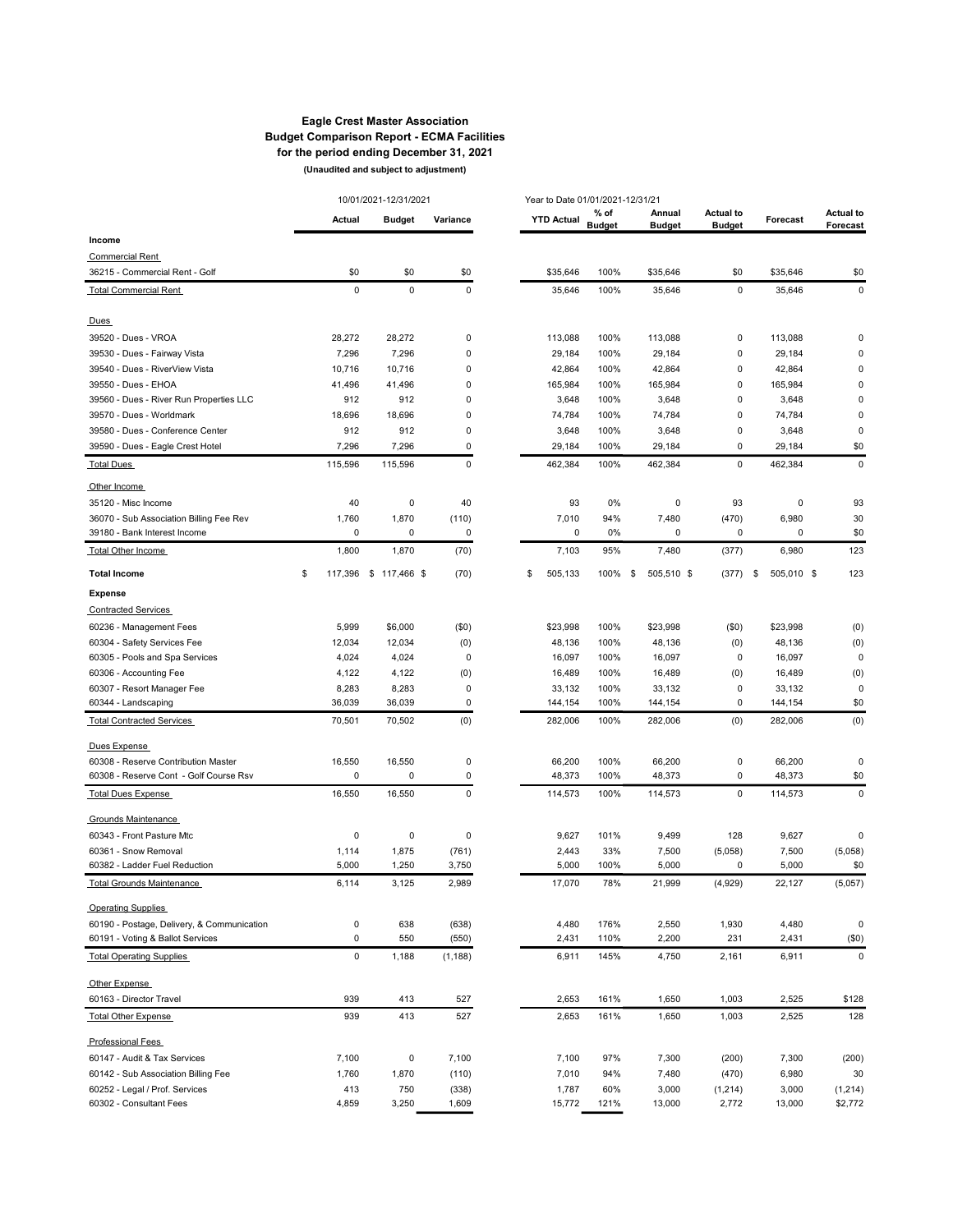### Eagle Crest Master Association Budget Comparison Report - ECMA Facilities for the period ending December 31, 2021 (Unaudited and subject to adjustment)

|                                        |               | 10/01/2021-12/31/2021 |             |             | Year to Date 01/01/2021-12/31/21 |                         |     |                         |                                   |    |              |                       |
|----------------------------------------|---------------|-----------------------|-------------|-------------|----------------------------------|-------------------------|-----|-------------------------|-----------------------------------|----|--------------|-----------------------|
|                                        | Actual        | <b>Budget</b>         |             | Variance    | <b>YTD Actual</b>                | $%$ of<br><b>Budget</b> |     | Annual<br><b>Budget</b> | <b>Actual to</b><br><b>Budget</b> |    | Forecast     | Actual to<br>Forecast |
| <b>Total Professional Fees</b>         | 14,132        | 5,870                 |             | 8,262       | 31,668                           | 103%                    |     | 30,780                  | 888                               |    | 30,280       | 1,388                 |
| Repair & Maintenance                   |               |                       |             |             |                                  |                         |     |                         |                                   |    |              |                       |
| 60336 - Repair & Mtc                   | 3,769         | 3,500                 |             | 269         | 10,570                           | 75%                     |     | 14,000                  | (3,430)                           |    | 11,567       | (997)                 |
| 60353 - Red Tail Hawk Pool R&M         | 545           | 2,750                 |             | (2, 205)    | 6,621                            | 60%                     |     | 11,000                  | (4, 379)                          |    | 8,365        | (\$1,744)             |
| Total Repair & Maintenance             | 4,314         | 6,250                 |             | (1,936)     | 17,191                           | 69%                     |     | 25,000                  | (7,809)                           |    | 19,932       | (2,741)               |
| Sport Center                           |               |                       |             |             |                                  |                         |     |                         |                                   |    |              |                       |
| 60237 - Rent                           | 0             |                       | 0           | $\mathbf 0$ | 600                              | 100%                    |     | 600                     | 0                                 |    | 600          | \$0                   |
| <b>Total Sport Center</b>              | $\Omega$      |                       | $\mathbf 0$ | $\Omega$    | 600                              | 100%                    |     | 600                     | $\Omega$                          |    | 600          | 0                     |
| Taxes and Insurance                    |               |                       |             |             |                                  |                         |     |                         |                                   |    |              |                       |
| 80250 - Real Estate Taxes              | 958           | 911                   |             | 47          | 3,738                            | 103%                    |     | 3,643                   | 95                                |    | 3,770        | (32)                  |
| 80355 - Insurance Deductible           | 0             |                       |             | $\mathbf 0$ |                                  | 0%                      |     | $\mathbf 0$             | 0                                 |    |              | 0                     |
| 80350 - Liability & Property Insurance | 4,386         | 4,077                 |             | 309         | 15.938                           | 98%                     |     | 16,306                  | (368)                             |    | 16,723       | (\$785)               |
| Total Taxes and Insurance              | 5,343         | 4,987                 |             | 356         | 19.676                           | 99%                     |     | 19.949                  | (273)                             |    | 20.493       | (817)                 |
| <b>Utilities</b>                       |               |                       |             |             |                                  |                         |     |                         |                                   |    |              |                       |
| 60360 - Waste Removal                  | 971           | 1,325                 |             | (354)       | 4,770                            | 90%                     |     | 5,300                   | (530)                             |    | 5,042        | (272)                 |
| 60501 - Electricity                    | 524           | 625                   |             | (101)       | 2,238                            | 90%                     |     | 2,500                   | (262)                             |    | 2,218        | \$20                  |
| <b>Total Utilities</b>                 | 1,495         | 1,950                 |             | (455)       | 7,009                            | 90%                     |     | 7,800                   | (791)                             |    | 7,260        | (251)                 |
| <b>Total Expense</b>                   | \$<br>119,388 | $$110,834$ \$         |             | 8,554       | \$<br>499,356                    | 98%                     | \$. | 509,107 \$              | (9,751)                           | \$ | 506,707 \$   | (7, 351)              |
| Operating Net Income                   | \$<br>(1,992) | \$<br>6,632 \$        |             | (8,624)     | \$<br>5.777                      | $-161\%$ \$             |     | $(3,597)$ \$            | 9,374 \$                          |    | $(1,697)$ \$ | 7,474                 |
| Beginning Fund Balance -01/01/2021     |               |                       |             |             | \$<br>56,840                     |                         | \$  | 56,606                  |                                   | \$ | 56,840       |                       |
| Ending Fund Balance -12/31/2021        |               |                       |             |             | \$<br>62,617                     |                         | \$  | 53,009                  |                                   | \$ | 55,143       |                       |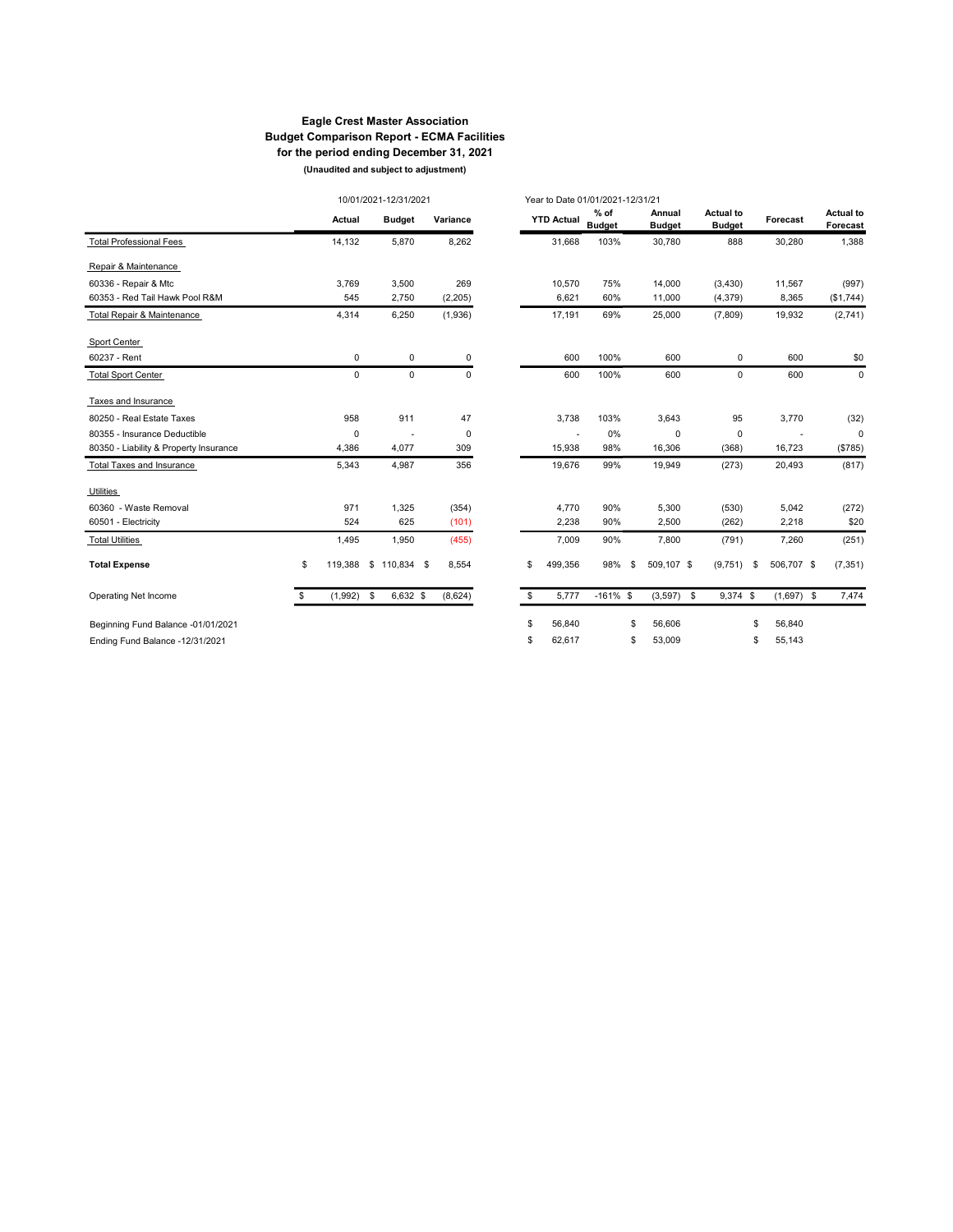#### Eagle Crest Master Association Budget Comparison Report - ECMA Sports Center for the period ending December 31, 2021

10/01/2021-12/31/2021 (Unaudited and subject to adjustment)

Year to Date 01/01/2021-12/31/21

|                                                               | Actual           | <b>Budget</b>                     | Variance                 | Actual                   | $%$ of<br><b>Budget</b> | <b>Annual Budget</b> | Variance<br><b>Actual to</b><br><b>Budget</b> | Forecast     | Variance<br><b>Actual to</b><br>Forecast |
|---------------------------------------------------------------|------------------|-----------------------------------|--------------------------|--------------------------|-------------------------|----------------------|-----------------------------------------------|--------------|------------------------------------------|
| Income                                                        |                  |                                   |                          |                          |                         |                      |                                               |              |                                          |
| <b>Commercial Rent</b>                                        |                  |                                   |                          |                          |                         |                      |                                               |              |                                          |
| 36214 - Commercial Rent - F&B                                 |                  | \$0<br>\$10                       | (\$10)                   | 10                       | 100%                    | 10                   | \$0                                           | \$10         | \$0                                      |
| <b>Total Commercial Rent</b>                                  |                  | 10                                | (10)                     | 10                       | 100%                    | 10                   |                                               |              |                                          |
| Other Income                                                  |                  |                                   |                          |                          |                         |                      |                                               |              |                                          |
| 35230 - Merchant Sales                                        | 9,108            | 31,250                            | (22, 142)                | 76,085                   | 61%                     | 125,000              | (48, 915)                                     | 67,569       | \$8,516                                  |
| 36430 - Bike rentals                                          | 2,512            | 19,913                            | (17, 401)                | 66,057                   | 83%                     | 79,650               | (13, 594)                                     | 71,140       | (\$5,084)                                |
| 36420 - Paddle Board Revenue<br>36050 - Tennis Lesson Revenue |                  | 83<br>÷,                          | (83)                     | 74                       | 22%                     | 330                  | (257)                                         | 255          | (\$182)                                  |
| 36070 - Tennis Court Fee Revenue                              | 2,560<br>625     | 2,500<br>625                      | 60                       | 2,560<br>625             | 26%<br>25%              | 10,000<br>2,500      | (7, 440)<br>(1,875)                           | 1,595<br>395 | \$965<br>\$230                           |
| 36050 - Tennis Lesson Guest Fees                              |                  | 75<br>175                         | (100)                    | 75                       | 11%                     | 700                  | (625)                                         | 35           | \$40                                     |
| 39020 - Guest Fees                                            | 2,900            | 4,200                             | (1,300)                  | 29,359                   | 175%                    | 16,800               | 12,559                                        | 34,579       | (\$5,220)                                |
| 35120 - Misc Income - Express Pass Share                      | 11,017           |                                   | 11,017                   | 11,017                   | 0%                      |                      | 11,017                                        |              | \$11,017                                 |
| Total Other Income                                            | 28,796           | 58,745                            | (29, 949)                | 185,851                  | 79%                     | 234,980              | (49, 129)                                     | 175,568      | 10,283                                   |
|                                                               |                  |                                   |                          |                          |                         |                      |                                               |              |                                          |
| Sport Center                                                  |                  |                                   |                          |                          |                         |                      |                                               |              |                                          |
| 39520 - Sport Center- VROA                                    | 50,950           | 50,950                            | (0)                      | 203,800                  | 100%                    | 203,801              | (1)                                           | 203,801      | ( \$1)                                   |
| 39610 - Sport Center - Fairway Vista                          | 2,657            | 2,657                             | $\mathbf{1}$             | 10,628                   | 100%                    | 10,626               | 2                                             | 10,626       | \$2                                      |
| 39620 - Sport Center - FVE Fractional                         | 617              | 617                               |                          | 2,468                    | 100%                    | 2,468                | $\overline{\phantom{a}}$                      | 2,468        | \$0                                      |
| 39630 - Sport Center - RVVE Fractional                        | 4,424            | 4,424                             | $\mathbf{1}$             | 17,696                   | 100%                    | 17,694               | $\sqrt{2}$                                    | 17,694       | \$2                                      |
| 39640 - Sport Center - RiverView Vista                        | 1,476            | 1,476                             | 0                        | 5,904                    | 100%                    | 5,903                | $\mathbf{1}$                                  | 5,903        | \$1                                      |
| 39650 - Sport Center - RECOA                                  | 64,847           | 64,847                            | (0)                      | 259,388                  | 100%                    | 259,389              | (1)                                           | 259,389      | ( \$1]                                   |
| 39660 - Sport Center - Eagle Creek Frac                       | 186              | 186                               |                          | 744                      | 100%                    | 743                  | 1                                             | 743          | \$1                                      |
| 39670 - Sport Center - Eagle Springs Frac                     |                  | 62<br>62                          | $\overline{\phantom{a}}$ | 248                      | 100%                    | 248                  | ÷,                                            | 248          | \$0                                      |
| 39680 - Sport Center - EHOA                                   | 17,907           | 17,907                            |                          | 71,628                   | 100%                    | 71,628               |                                               | 71,628       | \$0                                      |
| 39690 - Sport Center - Worldmark                              | 32,548           | 32,548                            | 0                        | 130,192                  | 100%                    | 130,191              | 1                                             | 130,191      | \$1                                      |
| 39695 - Sport Center - Worldmark at Eagle Ridge               | 5,046            | 5,046                             |                          | 20,184                   | 100%                    | 20,184               | $\blacksquare$                                | 20,184       | \$0                                      |
| <b>Total Sport Center</b>                                     | 180,720          | 180,719                           | $\mathbf{1}$             | 722,880                  | 100%                    | 722,875              | 5                                             | 722,875      | 5                                        |
| <b>Total Income</b>                                           | \$<br>209,516 \$ | 239,474 \$                        | (29, 958)                | \$<br>908,741            | 95% \$                  | 957,865 \$           | $(49, 124)$ \$                                | 898,443      | 10,288<br>-\$                            |
| Expense                                                       |                  |                                   |                          |                          |                         |                      |                                               |              |                                          |
| <b>Contracted Services</b>                                    |                  |                                   |                          |                          |                         |                      |                                               |              |                                          |
| 60236 - Management Fees                                       | 14,253           | \$14,253                          | \$0                      | \$57,012                 | 100%                    | \$57,012             | \$0                                           | \$57,012     | \$0                                      |
| 60256 - SPA Service Fee                                       | 7,919            | 7,920                             | (0)                      | 31,678                   | 100%                    | 31,678               | (0)                                           | 31,678       | (50)                                     |
| 60304 - Safety Services Fee                                   | 9,358            | 9,358                             | (0)                      | 37,432                   | 100%                    | 37,432               | (0)                                           | 37,432       | (50)                                     |
| 60306 - Accounting Fee                                        | 14,995           | 14,995                            | 0                        | 59,981                   | 100%                    | 59,981               | 0                                             | 59,981       | \$0                                      |
| 60307 - Resort Manager Fee                                    | 2,206            | 2,206                             |                          | 8,823                    | 100%                    | 8,823                |                                               | 8,823        | \$0                                      |
| 60312 - Night Audit Fee                                       | 3,403            | 3,403                             | (0)                      | 13,612                   | 100%                    | 13,612               | (0)                                           | 13,612       | (50)                                     |
| 60318 - Janitorial                                            | 6,011            | 5,985                             | 26                       | 21,975                   | 92%                     | 23,940               | (1,965)                                       | 21,949       | \$26                                     |
| 60344 - Landscaping                                           | 3,680            | 3,724                             | (44)                     | 14,719                   | 99%                     | 14,896               | (177)                                         | 14,896       | (\$177)                                  |
| <b>Total Contracted Services</b>                              | 61,825           | 61,844                            | (18)                     | 245,232                  | 99%                     | 247,374              | (2, 142)                                      | 245,383      | (151)                                    |
| Cost of Goods                                                 |                  |                                   |                          |                          |                         |                      |                                               |              |                                          |
| 45230 - Cost of Merchant Sales                                | 7,955            | 19,375                            | (11, 420)                | 36,157                   | 47%                     | 77,500               | (41, 343)                                     | 41,893       | (\$5,736)                                |
| 45230 - Cost of Commissions - Tennis                          | 1,770            | 2,500                             | (731)                    | 1,770                    | 18%                     | 10,000               | (8, 231)                                      | 430          | \$1,340                                  |
| 45230 - Cost of Commissions - Bikes                           | 1,884            | 14,935                            | (13,051)                 | 49,542                   | 83%                     | 59,738               | (10, 196)                                     | 53,355       | (\$3,813)                                |
| <b>Total Cost of Goods</b>                                    | 11,608           | 36,810                            | (25, 202)                | 87,469                   | 59%                     | 147,238              | (59, 769)                                     | 95,678       | (8, 209)                                 |
| Dues Expense<br>60308 - Reserve Contribution                  | 37,500           | 37,500                            |                          | 150,000                  | 100%                    | 150,000              | (0)                                           | 150,000      | (50)                                     |
| <b>Total Dues Expense</b>                                     | 37,500           | 37,500                            |                          | 150,000                  | 100%                    | 150,000              | (0)                                           | 150,000      | (0)                                      |
|                                                               |                  |                                   |                          |                          |                         |                      |                                               |              |                                          |
| Grounds Maintenance<br>60361 - Snow Removal                   |                  | 6,250<br>$\overline{\phantom{a}}$ | (6, 250)                 | $\overline{\phantom{a}}$ | 0%                      | 12,500               | (12,500)                                      | 6,250        | (\$6,250)                                |
| <b>Total Grounds Maintenance</b>                              |                  | 6,250<br>÷,                       | (6, 250)                 |                          | 0%                      | 12,500               | (12,500)                                      | 6,250        | (6, 250)                                 |
|                                                               |                  |                                   |                          |                          |                         |                      |                                               |              |                                          |
| <b>Operating Supplies</b>                                     |                  |                                   |                          |                          |                         |                      |                                               |              |                                          |
| 60103 - Operating Supplies                                    | 3,468            | 6,250                             | (2,782)                  | 12,533                   | 50%                     | 25,000               | (12, 467)                                     | 25,000       | (\$12,467)                               |
| 60200 - Licenses and Permits                                  | 3,021            | 500                               | 2,521                    | 3,221                    | 161%                    | 2,000                | 1,221                                         | 3,186        | \$35                                     |
| 60280 - Uniforms<br>60281 - Laundry and Dry Cleaning          | 1,256<br>3,873   | 375<br>6,418                      | 881                      | 1,674<br>26,384          | 112%<br>103%            | 1,500<br>25,673      | 174<br>711                                    | 1,500        | \$174                                    |
|                                                               |                  |                                   | (2, 545)                 |                          |                         |                      |                                               | 27,327       | (\$943)                                  |
| <b>Total Operating Supplies</b>                               | 11,618           | 13,543                            | (1,925)                  | 43,812                   | 81%                     | 54,173               | (10, 361)                                     | 57,013       | (13, 201)                                |
| Other Expense<br>60311 - Travel                               |                  | 125<br>÷,                         | (125)                    | 224                      | 45%                     | 500                  | (276)                                         | 500          | (\$276)                                  |
|                                                               |                  | 125                               |                          | 224                      | 45%                     | 500                  |                                               | 500          | (276)                                    |
| <b>Total Other Expense</b>                                    |                  |                                   | (125)                    |                          |                         |                      | (276)                                         |              |                                          |

Professional Fees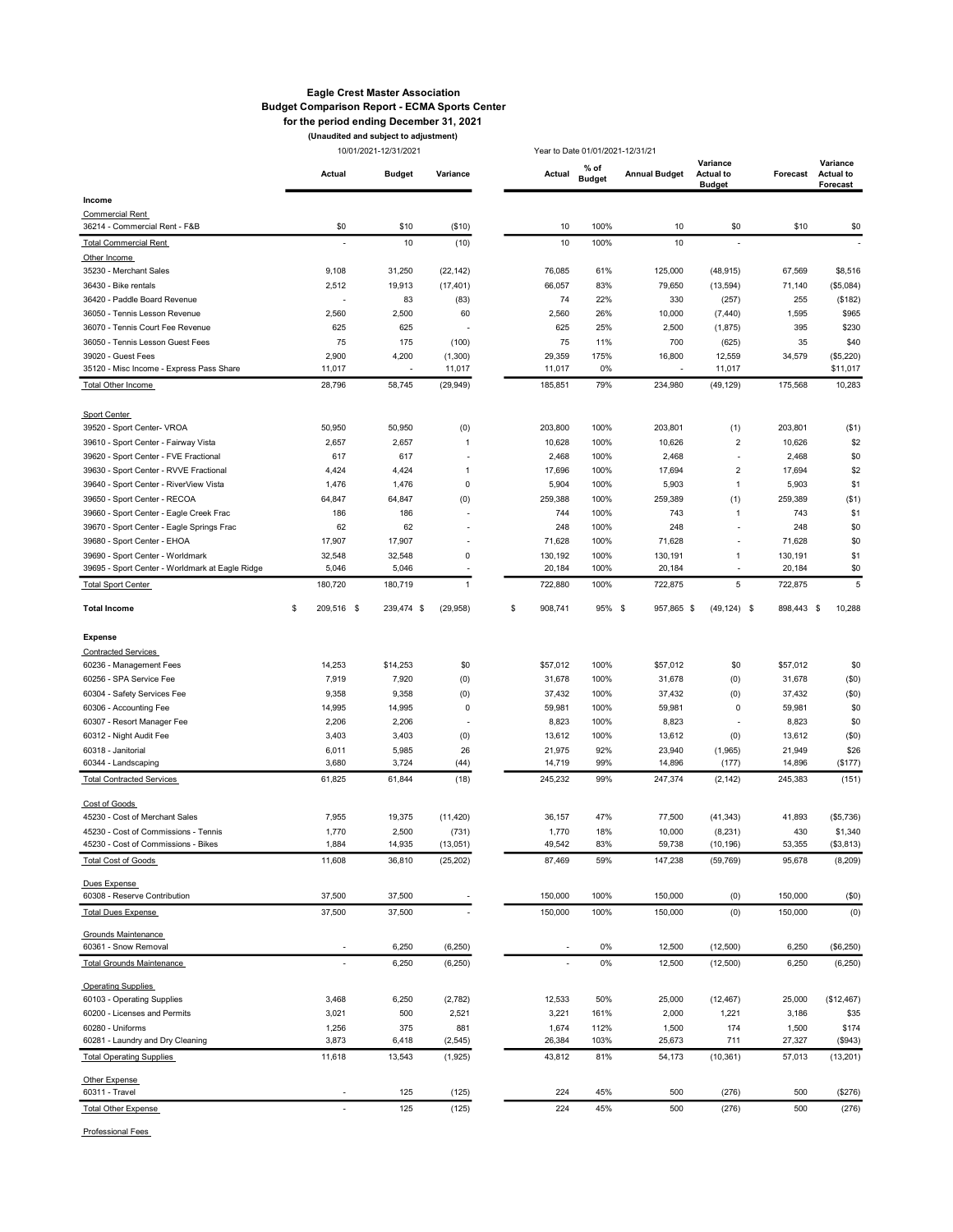#### Eagle Crest Master Association Budget Comparison Report - ECMA Sports Center for the period ending December 31, 2021

10/01/2021-12/31/2021 (Unaudited and subject to adjustment)

|                                        | 10/01/2021-12/31/2021 |               |                |          |    |           | Year to Date 01/01/2021-12/31/21 |                      |                                               |               |                                          |
|----------------------------------------|-----------------------|---------------|----------------|----------|----|-----------|----------------------------------|----------------------|-----------------------------------------------|---------------|------------------------------------------|
|                                        |                       | Actual        | <b>Budget</b>  | Variance |    | Actual    | $%$ of<br><b>Budget</b>          | <b>Annual Budget</b> | Variance<br><b>Actual to</b><br><b>Budget</b> | Forecast      | Variance<br><b>Actual to</b><br>Forecast |
| 60143 - Credit Card Commissions        |                       | 780           | 900            | (120)    |    | 5,179     | 144%                             | 3,598                | 1,581                                         | 4,674         | \$505                                    |
| <b>Total Professional Fees</b>         |                       | 780           | 900            | (120)    |    | 5,179     | 144%                             | 3,598                | 1,581                                         | 4,674         | 505                                      |
| Repair & Maintenance                   |                       |               |                |          |    |           |                                  |                      |                                               |               |                                          |
| 60336 - Repair & Mtc                   |                       | 3.809         | 10,515         | (6,706)  |    | 24,592    | 58%                              | 42,060               | (17, 468)                                     | 42,060        | (\$17,468)                               |
| Total Repair & Maintenance             |                       | 3,809         | 10,515         | (6,706)  |    | 24,592    | 58%                              | 42,060               | (17, 468)                                     | 42,060        | (17, 468)                                |
| Sport Center                           |                       |               |                |          |    |           |                                  |                      |                                               |               |                                          |
| 60261 - Sport Center Payroll           |                       | 56,650        | 62,526         | (5,876)  |    | 225,097   | 90%                              | 250,104              | (25,007)                                      | 229,840       | (\$4,743)                                |
| <b>Total Sport Center</b>              |                       | 56,650        | 62,526         | (5,876)  |    | 225,097   | 90%                              | 250,104              | (25,007)                                      | 229,840       | (4, 743)                                 |
| Taxes and Insurance                    |                       |               |                |          |    |           |                                  |                      |                                               |               |                                          |
| 80250 - Real Estate Taxes              |                       | 5,555         | 5,450          | 105      |    | 22,179    | 102%                             | 21,799               | 380                                           | 22,209        | (\$30)                                   |
| 80355 - Insurance Deductible           |                       |               |                |          |    |           | 0%                               | 2,500                | (2,500)                                       |               | \$0                                      |
| 80350 - Liability & Property Insurance |                       | 10,603        | 8,841          | 1,762    |    | 36,800    | 104%                             | 35,365               | 1,435                                         | 36,362        | \$438                                    |
| Total Taxes and Insurance              |                       | 16,158        | 14,291         | 1,867    |    | 58,978    | 99%                              | 59,664               | (686)                                         | 58,571        | 407                                      |
| Utilities                              |                       |               |                |          |    |           |                                  |                      |                                               |               |                                          |
| 60160 - Cable/Satellite Television     |                       | 570           | 442            | 129      |    | 1,967     | 111%                             | 1,767                | 200                                           | 1,715         | \$252                                    |
| 60260 - Telecommunications             |                       | 273           | 305            | (32)     |    | 1,092     | 90%                              | 1,218                | (126)                                         | 1,183         | (\$91)                                   |
| 60360 - Waste Removal                  |                       | 1,340         | 1,292          | 48       |    | 5,236     | 101%                             | 5,168                | 68                                            | 5,201         | \$35                                     |
| 60501 - Electricity                    |                       | 4,156         | 4,813          | (657)    |    | 16,468    | 86%                              | 19,250               | (2,782)                                       | 17,523        | (\$1,055)                                |
| 60502 - Gas                            |                       | 19,194        | 9,413          | 9,780    |    | 51,320    | 136%                             | 37,653               | 13,667                                        | 41,527        | \$9,793                                  |
| 60505 - Water                          |                       | 2,100         | 2,100          | ÷,       |    | 8,400     | 100%                             | 8,400                | $\overline{\phantom{a}}$                      | 8,400         | \$0                                      |
| <b>Total Utilities</b>                 |                       | 27,632        | 18,364         | 9,268    |    | 84,483    | 115%                             | 73,456               | 11,027                                        | 75,549        | 8,934                                    |
| <b>Total Expense</b>                   | \$                    | 227,579 \$    | 262,667 \$     | (35,088) | \$ | 925,066   | 89% \$                           | 1,040,667 \$         | $(115,601)$ \$                                | 965,518 \$    | (40, 452)                                |
| Operating Net Income                   | \$.                   | $(18,062)$ \$ | $(23, 193)$ \$ | 5,130    | \$ | (16, 325) | 20% \$                           | $(82, 802)$ \$       | 66,477 \$                                     | (67,075)      | S,<br>50,740                             |
| Beginning Fund Balance -01/01/2021     |                       |               |                |          | \$ | 176,808   |                                  | 193,414<br>S         |                                               | 176,808<br>\$ |                                          |
| Ending Fund Balance -12/31/2021        |                       |               |                |          | \$ | 160,483   |                                  | \$<br>110,612        |                                               | 109,733<br>\$ |                                          |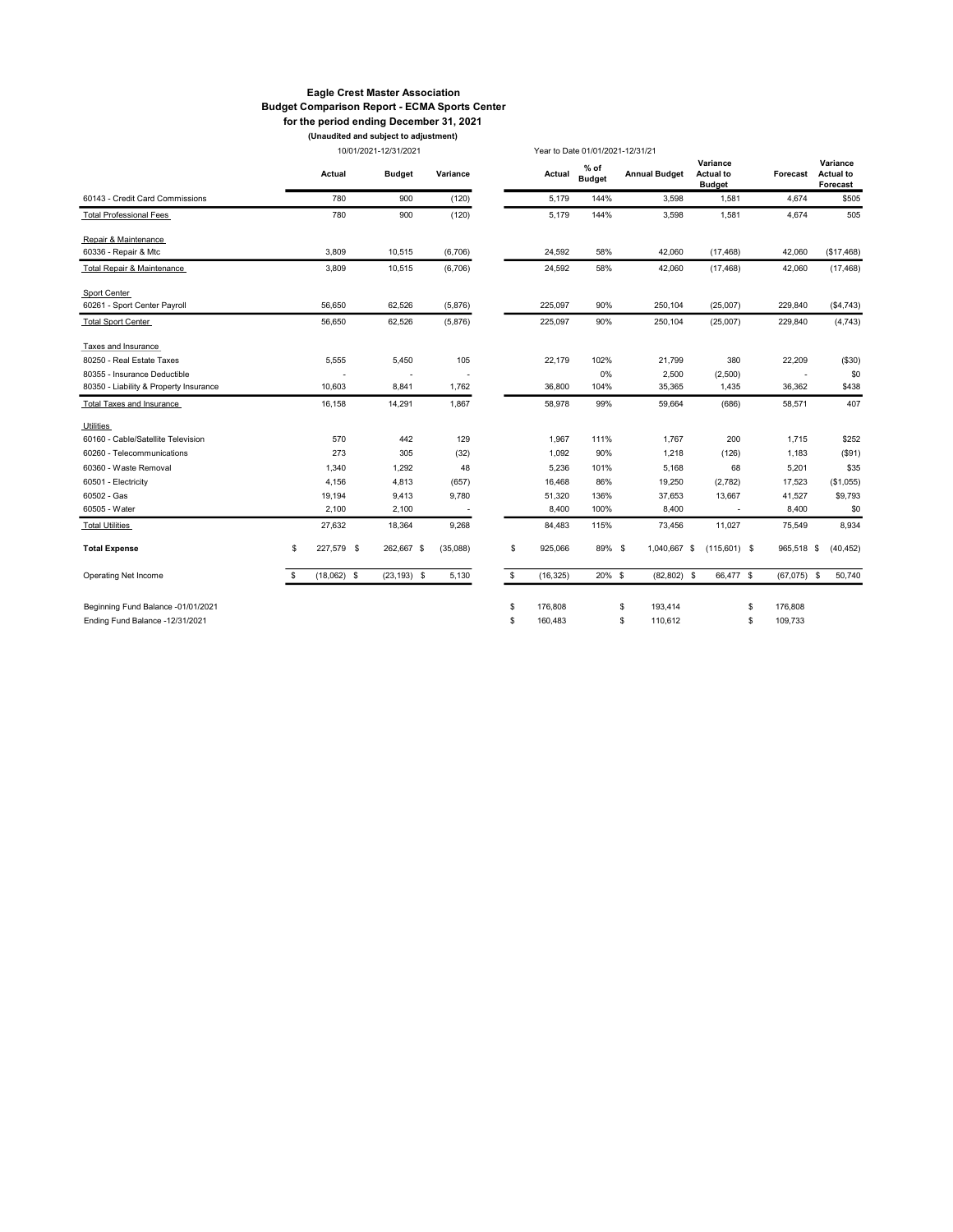#### Eagle Crest Master Association Budget Comparison Report - ECMA Water for the period ending December 31, 2021 (Unaudited and subject to adjustment)

10/01/2021-12/31/2021 Year to Date 01/01/2021-12/31/21

| Water:<br>Income<br>Water & Sewer<br>26,040 \$<br>26,040 \$<br>104,160<br>100% \$<br>104,160<br>104,160<br>39700 - Water & Sewer - VROA<br>\$<br>\$<br>- \$<br>\$<br>\$<br>$\overline{\phantom{a}}$<br>2,100<br>100%<br>8,400<br>8,400<br>39720 - Water & Sewer - ECMA Spts Ctr<br>2,100<br>8,400<br>6,720<br>39730 - Water & Sewer - Fairway Vista<br>6,720<br>26,880<br>100%<br>26,880<br>26,880<br>39740 - Water & Sewer - RiverView Vista<br>9,870<br>9,870<br>39,480<br>100%<br>39,480<br>39,480<br>$\overline{a}$<br>39750 - Water & Sewer - EHOA<br>36,960<br>36,960<br>147,840<br>100%<br>147,840<br>147,840<br>L,<br>$\overline{c}$<br>$\overline{2}$<br>39760 - Water & Sewer - EHOA (undeveloped)<br>406<br>406<br>1,624<br>100%<br>1,622<br>1,622<br>1<br>630<br>630<br>2,520<br>100%<br>2,520<br>2,520<br>39770 - Water & Sewer - River Run Properties<br>L,<br>39780 - Water & Sewer - Worldmark<br>17,220<br>17,220<br>68,880<br>100%<br>68,880<br>68,880<br>$\overline{a}$<br>39790 - Water & Sewer - Pro Shop<br>1,260<br>1,260<br>5,040<br>100%<br>5,040<br>5,040<br>$\overline{a}$<br>39840 - Water & Sewer - Hotel<br>15,120<br>15,120<br>60,480<br>100%<br>60,480<br>60,480<br>L,<br>39850 - Water & Sewer - Conference Ctr<br>1,050<br>1,050<br>4,200<br>100%<br>4,200<br>4,200<br>$\overline{a}$<br>$\overline{\phantom{a}}$<br>210<br>210<br>840<br>39860 - Water & Sewer - Maint/Golf<br>840<br>100%<br>840<br>$\overline{\phantom{a}}$<br>Total Water & Sewer<br>117,586<br>117,586<br>470,344<br>100%<br>470,342<br>2<br>470,342<br>$\overline{2}$<br>1<br>Other Income - Chase Cost Sharing Agreement<br>100%<br>613<br>0<br>613<br>0<br>613<br>Misc Income - Water Sharing Rights<br>117,586 \$<br>470,957<br>100% \$<br>470,955<br>3<br><b>Total Income</b><br>\$<br>117,586 \$<br>\$<br>470,955 \$<br>2<br>\$<br>- \$<br>1<br><b>Expense</b><br><b>Contracted Services</b><br>\$4,987<br>\$4,987<br>100%<br>186<br>60236 - Management Fees<br>\$0<br>\$19,947<br>\$19,947<br>\$0<br>\$19,761<br>5,840<br>100%<br>60304 - Safety Services Fee<br>5,840<br>23,361<br>23,361<br>23,361<br>$\overline{a}$<br>3,730<br>3,730<br>0<br>$\circ$<br>60306 - Accounting Fee<br>0<br>14,918<br>100%<br>14,918<br>14,918<br>16,045<br>60366 - Utility System Mgmt Fee<br>20,277<br>(4, 232)<br>69,610<br>86%<br>81,107<br>(11, 497)<br>81,107<br>(11, 497)<br>(11, 311)<br><b>Total Contracted Services</b><br>30,602<br>34,833<br>(4,232)<br>127,836<br>92%<br>139,333<br>(11, 497)<br>139,147<br>Dues Expense<br>(0)<br>60308 - Reserve Contribution<br>36,528<br>36,528<br>(0)<br>146,113<br>100%<br>146,113<br>146,113<br>(0)<br>36,528<br>36,528<br>(0)<br>146,113<br>100%<br>146,113<br>(0)<br>(0)<br><b>Total Dues Expense</b><br>146,113<br><b>Operating Supplies</b><br>375<br>(300)<br>79%<br>1,500<br>60200 - Licenses and Permits<br>75<br>1,183<br>(317)<br>1,183<br>(0)<br>38<br>0%<br>60300 - Dues and Subscriptions<br>(38)<br>150<br>(150)<br>150<br>(150)<br>÷,<br>$\overline{\phantom{a}}$<br>75<br><b>Total Operating Supplies</b><br>413<br>(338)<br>1,183<br>72%<br>1,650<br>(467)<br>1,333<br>(150)<br><b>Professional Fees</b><br>60252 - Legal / Prof. Services<br>375<br>(375)<br>0%<br>1,500<br>(1,500)<br>1,500<br>(1,500)<br>60235 - Water Rights Transfer Cost<br>60302 - Consultant Fees<br>404<br>1,250<br>(846)<br>1,498<br>30%<br>5,000<br>(3, 502)<br>13,500<br>(12,002)<br>404<br>1,625<br>23%<br>6,500<br>(5,002)<br>15,000<br><b>Total Professional Fees</b><br>(1,221)<br>1,498<br>(13, 502)<br>Repair & Maintenance<br>300<br>2,500<br>(2, 200)<br>2,347<br>23%<br>10,000<br>7,000<br>60336 - Repair & Mtc<br>(7,653)<br>(4,653)<br>603xx - Capital Impv - UPS Backup<br>0%<br>$\overline{\phantom{a}}$<br>878<br>(697)<br>2,507<br>40%<br>6,300<br>60369 - Product Quality Testing<br>1,575<br>(3, 793)<br>6,300<br>(3,793)<br>(2, 897)<br>4,854<br>Total Repair & Maintenance<br>1,178<br>4,075<br>30%<br>16,300<br>(11, 446)<br>13,300<br>(8, 446)<br>Taxes and Insurance<br>80250 - Real Estate Taxes<br>2,247<br>2,383<br>(136)<br>9,275<br>97%<br>9,531<br>(256)<br>9,186<br>89<br>80355 - Insurance Deductible<br>0%<br>$\overline{\phantom{a}}$<br>$\overline{\phantom{a}}$<br>80350 - Liability & Property Insurance<br>1,102<br>919<br>3,823<br>104%<br>3,674<br>149<br>3,778<br>45<br>183<br>Total Taxes and Insurance<br>3,348<br>3,301<br>47<br>13,098<br>99%<br>13,205<br>(107)<br>12,964<br>134<br><b>Utilities</b><br>60501 - Electricity<br>8,147<br>8,955<br>(808)<br>38,083<br>106%<br>35,819<br>2,264<br>36,772<br>1,311<br>60505 - Water<br>3,773<br>126%<br>3,000<br>773<br>5,679<br>(1, 132)<br>750<br>(1,882)<br>(1,906)<br><b>Total Utilities</b><br>7,014<br>9,705<br>(2,690)<br>41,856<br>108%<br>38,819<br>3,037<br>42,451<br>(595)<br><b>Total Water Expense</b><br>79,149<br>336,438<br>93%<br>361,920<br>370,308<br>90,480<br>(11, 331)<br>(25, 482)<br>(33, 870)<br>38,437<br>27,106<br>11,331<br>134,519<br>123%<br>33,872<br>Operating Net Income - Water<br>109,035<br>25,484<br>100,647 |  | Actual | <b>Budget</b> | Variance | Actual | % of<br><b>Budget</b> | <b>Annual Budget</b> | Variance<br><b>Actual to</b><br><b>Budget</b> | Forecast | Variance<br><b>Actual to</b><br>Forecast |
|----------------------------------------------------------------------------------------------------------------------------------------------------------------------------------------------------------------------------------------------------------------------------------------------------------------------------------------------------------------------------------------------------------------------------------------------------------------------------------------------------------------------------------------------------------------------------------------------------------------------------------------------------------------------------------------------------------------------------------------------------------------------------------------------------------------------------------------------------------------------------------------------------------------------------------------------------------------------------------------------------------------------------------------------------------------------------------------------------------------------------------------------------------------------------------------------------------------------------------------------------------------------------------------------------------------------------------------------------------------------------------------------------------------------------------------------------------------------------------------------------------------------------------------------------------------------------------------------------------------------------------------------------------------------------------------------------------------------------------------------------------------------------------------------------------------------------------------------------------------------------------------------------------------------------------------------------------------------------------------------------------------------------------------------------------------------------------------------------------------------------------------------------------------------------------------------------------------------------------------------------------------------------------------------------------------------------------------------------------------------------------------------------------------------------------------------------------------------------------------------------------------------------------------------------------------------------------------------------------------------------------------------------------------------------------------------------------------------------------------------------------------------------------------------------------------------------------------------------------------------------------------------------------------------------------------------------------------------------------------------------------------------------------------------------------------------------------------------------------------------------------------------------------------------------------------------------------------------------------------------------------------------------------------------------------------------------------------------------------------------------------------------------------------------------------------------------------------------------------------------------------------------------------------------------------------------------------------------------------------------------------------------------------------------------------------------------------------------------------------------------------------------------------------------------------------------------------------------------------------------------------------------------------------------------------------------------------------------------------------------------------------------------------------------------------------------------------------------------------------------------------------------------------------------------------------------------------------------------------------------------------------------------------------------------------------------------------------------------------------------------------------------------------------------------------------------------------------------------------------------------------------------------------------------------------------------------------------------------------------------------------------------------------------------------------------------------------------------------------------------------------------------------------------------------------------------------------------------------------------------------------------------------------------------------------------------------------------------------------------------------------------------------------------------------------------------------------------|--|--------|---------------|----------|--------|-----------------------|----------------------|-----------------------------------------------|----------|------------------------------------------|
|                                                                                                                                                                                                                                                                                                                                                                                                                                                                                                                                                                                                                                                                                                                                                                                                                                                                                                                                                                                                                                                                                                                                                                                                                                                                                                                                                                                                                                                                                                                                                                                                                                                                                                                                                                                                                                                                                                                                                                                                                                                                                                                                                                                                                                                                                                                                                                                                                                                                                                                                                                                                                                                                                                                                                                                                                                                                                                                                                                                                                                                                                                                                                                                                                                                                                                                                                                                                                                                                                                                                                                                                                                                                                                                                                                                                                                                                                                                                                                                                                                                                                                                                                                                                                                                                                                                                                                                                                                                                                                                                                                                                                                                                                                                                                                                                                                                                                                                                                                                                                                                                                        |  |        |               |          |        |                       |                      |                                               |          |                                          |
|                                                                                                                                                                                                                                                                                                                                                                                                                                                                                                                                                                                                                                                                                                                                                                                                                                                                                                                                                                                                                                                                                                                                                                                                                                                                                                                                                                                                                                                                                                                                                                                                                                                                                                                                                                                                                                                                                                                                                                                                                                                                                                                                                                                                                                                                                                                                                                                                                                                                                                                                                                                                                                                                                                                                                                                                                                                                                                                                                                                                                                                                                                                                                                                                                                                                                                                                                                                                                                                                                                                                                                                                                                                                                                                                                                                                                                                                                                                                                                                                                                                                                                                                                                                                                                                                                                                                                                                                                                                                                                                                                                                                                                                                                                                                                                                                                                                                                                                                                                                                                                                                                        |  |        |               |          |        |                       |                      |                                               |          |                                          |
|                                                                                                                                                                                                                                                                                                                                                                                                                                                                                                                                                                                                                                                                                                                                                                                                                                                                                                                                                                                                                                                                                                                                                                                                                                                                                                                                                                                                                                                                                                                                                                                                                                                                                                                                                                                                                                                                                                                                                                                                                                                                                                                                                                                                                                                                                                                                                                                                                                                                                                                                                                                                                                                                                                                                                                                                                                                                                                                                                                                                                                                                                                                                                                                                                                                                                                                                                                                                                                                                                                                                                                                                                                                                                                                                                                                                                                                                                                                                                                                                                                                                                                                                                                                                                                                                                                                                                                                                                                                                                                                                                                                                                                                                                                                                                                                                                                                                                                                                                                                                                                                                                        |  |        |               |          |        |                       |                      |                                               |          |                                          |
|                                                                                                                                                                                                                                                                                                                                                                                                                                                                                                                                                                                                                                                                                                                                                                                                                                                                                                                                                                                                                                                                                                                                                                                                                                                                                                                                                                                                                                                                                                                                                                                                                                                                                                                                                                                                                                                                                                                                                                                                                                                                                                                                                                                                                                                                                                                                                                                                                                                                                                                                                                                                                                                                                                                                                                                                                                                                                                                                                                                                                                                                                                                                                                                                                                                                                                                                                                                                                                                                                                                                                                                                                                                                                                                                                                                                                                                                                                                                                                                                                                                                                                                                                                                                                                                                                                                                                                                                                                                                                                                                                                                                                                                                                                                                                                                                                                                                                                                                                                                                                                                                                        |  |        |               |          |        |                       |                      |                                               |          |                                          |
|                                                                                                                                                                                                                                                                                                                                                                                                                                                                                                                                                                                                                                                                                                                                                                                                                                                                                                                                                                                                                                                                                                                                                                                                                                                                                                                                                                                                                                                                                                                                                                                                                                                                                                                                                                                                                                                                                                                                                                                                                                                                                                                                                                                                                                                                                                                                                                                                                                                                                                                                                                                                                                                                                                                                                                                                                                                                                                                                                                                                                                                                                                                                                                                                                                                                                                                                                                                                                                                                                                                                                                                                                                                                                                                                                                                                                                                                                                                                                                                                                                                                                                                                                                                                                                                                                                                                                                                                                                                                                                                                                                                                                                                                                                                                                                                                                                                                                                                                                                                                                                                                                        |  |        |               |          |        |                       |                      |                                               |          |                                          |
|                                                                                                                                                                                                                                                                                                                                                                                                                                                                                                                                                                                                                                                                                                                                                                                                                                                                                                                                                                                                                                                                                                                                                                                                                                                                                                                                                                                                                                                                                                                                                                                                                                                                                                                                                                                                                                                                                                                                                                                                                                                                                                                                                                                                                                                                                                                                                                                                                                                                                                                                                                                                                                                                                                                                                                                                                                                                                                                                                                                                                                                                                                                                                                                                                                                                                                                                                                                                                                                                                                                                                                                                                                                                                                                                                                                                                                                                                                                                                                                                                                                                                                                                                                                                                                                                                                                                                                                                                                                                                                                                                                                                                                                                                                                                                                                                                                                                                                                                                                                                                                                                                        |  |        |               |          |        |                       |                      |                                               |          |                                          |
|                                                                                                                                                                                                                                                                                                                                                                                                                                                                                                                                                                                                                                                                                                                                                                                                                                                                                                                                                                                                                                                                                                                                                                                                                                                                                                                                                                                                                                                                                                                                                                                                                                                                                                                                                                                                                                                                                                                                                                                                                                                                                                                                                                                                                                                                                                                                                                                                                                                                                                                                                                                                                                                                                                                                                                                                                                                                                                                                                                                                                                                                                                                                                                                                                                                                                                                                                                                                                                                                                                                                                                                                                                                                                                                                                                                                                                                                                                                                                                                                                                                                                                                                                                                                                                                                                                                                                                                                                                                                                                                                                                                                                                                                                                                                                                                                                                                                                                                                                                                                                                                                                        |  |        |               |          |        |                       |                      |                                               |          |                                          |
|                                                                                                                                                                                                                                                                                                                                                                                                                                                                                                                                                                                                                                                                                                                                                                                                                                                                                                                                                                                                                                                                                                                                                                                                                                                                                                                                                                                                                                                                                                                                                                                                                                                                                                                                                                                                                                                                                                                                                                                                                                                                                                                                                                                                                                                                                                                                                                                                                                                                                                                                                                                                                                                                                                                                                                                                                                                                                                                                                                                                                                                                                                                                                                                                                                                                                                                                                                                                                                                                                                                                                                                                                                                                                                                                                                                                                                                                                                                                                                                                                                                                                                                                                                                                                                                                                                                                                                                                                                                                                                                                                                                                                                                                                                                                                                                                                                                                                                                                                                                                                                                                                        |  |        |               |          |        |                       |                      |                                               |          |                                          |
|                                                                                                                                                                                                                                                                                                                                                                                                                                                                                                                                                                                                                                                                                                                                                                                                                                                                                                                                                                                                                                                                                                                                                                                                                                                                                                                                                                                                                                                                                                                                                                                                                                                                                                                                                                                                                                                                                                                                                                                                                                                                                                                                                                                                                                                                                                                                                                                                                                                                                                                                                                                                                                                                                                                                                                                                                                                                                                                                                                                                                                                                                                                                                                                                                                                                                                                                                                                                                                                                                                                                                                                                                                                                                                                                                                                                                                                                                                                                                                                                                                                                                                                                                                                                                                                                                                                                                                                                                                                                                                                                                                                                                                                                                                                                                                                                                                                                                                                                                                                                                                                                                        |  |        |               |          |        |                       |                      |                                               |          |                                          |
|                                                                                                                                                                                                                                                                                                                                                                                                                                                                                                                                                                                                                                                                                                                                                                                                                                                                                                                                                                                                                                                                                                                                                                                                                                                                                                                                                                                                                                                                                                                                                                                                                                                                                                                                                                                                                                                                                                                                                                                                                                                                                                                                                                                                                                                                                                                                                                                                                                                                                                                                                                                                                                                                                                                                                                                                                                                                                                                                                                                                                                                                                                                                                                                                                                                                                                                                                                                                                                                                                                                                                                                                                                                                                                                                                                                                                                                                                                                                                                                                                                                                                                                                                                                                                                                                                                                                                                                                                                                                                                                                                                                                                                                                                                                                                                                                                                                                                                                                                                                                                                                                                        |  |        |               |          |        |                       |                      |                                               |          |                                          |
|                                                                                                                                                                                                                                                                                                                                                                                                                                                                                                                                                                                                                                                                                                                                                                                                                                                                                                                                                                                                                                                                                                                                                                                                                                                                                                                                                                                                                                                                                                                                                                                                                                                                                                                                                                                                                                                                                                                                                                                                                                                                                                                                                                                                                                                                                                                                                                                                                                                                                                                                                                                                                                                                                                                                                                                                                                                                                                                                                                                                                                                                                                                                                                                                                                                                                                                                                                                                                                                                                                                                                                                                                                                                                                                                                                                                                                                                                                                                                                                                                                                                                                                                                                                                                                                                                                                                                                                                                                                                                                                                                                                                                                                                                                                                                                                                                                                                                                                                                                                                                                                                                        |  |        |               |          |        |                       |                      |                                               |          |                                          |
|                                                                                                                                                                                                                                                                                                                                                                                                                                                                                                                                                                                                                                                                                                                                                                                                                                                                                                                                                                                                                                                                                                                                                                                                                                                                                                                                                                                                                                                                                                                                                                                                                                                                                                                                                                                                                                                                                                                                                                                                                                                                                                                                                                                                                                                                                                                                                                                                                                                                                                                                                                                                                                                                                                                                                                                                                                                                                                                                                                                                                                                                                                                                                                                                                                                                                                                                                                                                                                                                                                                                                                                                                                                                                                                                                                                                                                                                                                                                                                                                                                                                                                                                                                                                                                                                                                                                                                                                                                                                                                                                                                                                                                                                                                                                                                                                                                                                                                                                                                                                                                                                                        |  |        |               |          |        |                       |                      |                                               |          |                                          |
|                                                                                                                                                                                                                                                                                                                                                                                                                                                                                                                                                                                                                                                                                                                                                                                                                                                                                                                                                                                                                                                                                                                                                                                                                                                                                                                                                                                                                                                                                                                                                                                                                                                                                                                                                                                                                                                                                                                                                                                                                                                                                                                                                                                                                                                                                                                                                                                                                                                                                                                                                                                                                                                                                                                                                                                                                                                                                                                                                                                                                                                                                                                                                                                                                                                                                                                                                                                                                                                                                                                                                                                                                                                                                                                                                                                                                                                                                                                                                                                                                                                                                                                                                                                                                                                                                                                                                                                                                                                                                                                                                                                                                                                                                                                                                                                                                                                                                                                                                                                                                                                                                        |  |        |               |          |        |                       |                      |                                               |          |                                          |
|                                                                                                                                                                                                                                                                                                                                                                                                                                                                                                                                                                                                                                                                                                                                                                                                                                                                                                                                                                                                                                                                                                                                                                                                                                                                                                                                                                                                                                                                                                                                                                                                                                                                                                                                                                                                                                                                                                                                                                                                                                                                                                                                                                                                                                                                                                                                                                                                                                                                                                                                                                                                                                                                                                                                                                                                                                                                                                                                                                                                                                                                                                                                                                                                                                                                                                                                                                                                                                                                                                                                                                                                                                                                                                                                                                                                                                                                                                                                                                                                                                                                                                                                                                                                                                                                                                                                                                                                                                                                                                                                                                                                                                                                                                                                                                                                                                                                                                                                                                                                                                                                                        |  |        |               |          |        |                       |                      |                                               |          |                                          |
|                                                                                                                                                                                                                                                                                                                                                                                                                                                                                                                                                                                                                                                                                                                                                                                                                                                                                                                                                                                                                                                                                                                                                                                                                                                                                                                                                                                                                                                                                                                                                                                                                                                                                                                                                                                                                                                                                                                                                                                                                                                                                                                                                                                                                                                                                                                                                                                                                                                                                                                                                                                                                                                                                                                                                                                                                                                                                                                                                                                                                                                                                                                                                                                                                                                                                                                                                                                                                                                                                                                                                                                                                                                                                                                                                                                                                                                                                                                                                                                                                                                                                                                                                                                                                                                                                                                                                                                                                                                                                                                                                                                                                                                                                                                                                                                                                                                                                                                                                                                                                                                                                        |  |        |               |          |        |                       |                      |                                               |          |                                          |
|                                                                                                                                                                                                                                                                                                                                                                                                                                                                                                                                                                                                                                                                                                                                                                                                                                                                                                                                                                                                                                                                                                                                                                                                                                                                                                                                                                                                                                                                                                                                                                                                                                                                                                                                                                                                                                                                                                                                                                                                                                                                                                                                                                                                                                                                                                                                                                                                                                                                                                                                                                                                                                                                                                                                                                                                                                                                                                                                                                                                                                                                                                                                                                                                                                                                                                                                                                                                                                                                                                                                                                                                                                                                                                                                                                                                                                                                                                                                                                                                                                                                                                                                                                                                                                                                                                                                                                                                                                                                                                                                                                                                                                                                                                                                                                                                                                                                                                                                                                                                                                                                                        |  |        |               |          |        |                       |                      |                                               |          |                                          |
|                                                                                                                                                                                                                                                                                                                                                                                                                                                                                                                                                                                                                                                                                                                                                                                                                                                                                                                                                                                                                                                                                                                                                                                                                                                                                                                                                                                                                                                                                                                                                                                                                                                                                                                                                                                                                                                                                                                                                                                                                                                                                                                                                                                                                                                                                                                                                                                                                                                                                                                                                                                                                                                                                                                                                                                                                                                                                                                                                                                                                                                                                                                                                                                                                                                                                                                                                                                                                                                                                                                                                                                                                                                                                                                                                                                                                                                                                                                                                                                                                                                                                                                                                                                                                                                                                                                                                                                                                                                                                                                                                                                                                                                                                                                                                                                                                                                                                                                                                                                                                                                                                        |  |        |               |          |        |                       |                      |                                               |          |                                          |
|                                                                                                                                                                                                                                                                                                                                                                                                                                                                                                                                                                                                                                                                                                                                                                                                                                                                                                                                                                                                                                                                                                                                                                                                                                                                                                                                                                                                                                                                                                                                                                                                                                                                                                                                                                                                                                                                                                                                                                                                                                                                                                                                                                                                                                                                                                                                                                                                                                                                                                                                                                                                                                                                                                                                                                                                                                                                                                                                                                                                                                                                                                                                                                                                                                                                                                                                                                                                                                                                                                                                                                                                                                                                                                                                                                                                                                                                                                                                                                                                                                                                                                                                                                                                                                                                                                                                                                                                                                                                                                                                                                                                                                                                                                                                                                                                                                                                                                                                                                                                                                                                                        |  |        |               |          |        |                       |                      |                                               |          |                                          |
|                                                                                                                                                                                                                                                                                                                                                                                                                                                                                                                                                                                                                                                                                                                                                                                                                                                                                                                                                                                                                                                                                                                                                                                                                                                                                                                                                                                                                                                                                                                                                                                                                                                                                                                                                                                                                                                                                                                                                                                                                                                                                                                                                                                                                                                                                                                                                                                                                                                                                                                                                                                                                                                                                                                                                                                                                                                                                                                                                                                                                                                                                                                                                                                                                                                                                                                                                                                                                                                                                                                                                                                                                                                                                                                                                                                                                                                                                                                                                                                                                                                                                                                                                                                                                                                                                                                                                                                                                                                                                                                                                                                                                                                                                                                                                                                                                                                                                                                                                                                                                                                                                        |  |        |               |          |        |                       |                      |                                               |          |                                          |
|                                                                                                                                                                                                                                                                                                                                                                                                                                                                                                                                                                                                                                                                                                                                                                                                                                                                                                                                                                                                                                                                                                                                                                                                                                                                                                                                                                                                                                                                                                                                                                                                                                                                                                                                                                                                                                                                                                                                                                                                                                                                                                                                                                                                                                                                                                                                                                                                                                                                                                                                                                                                                                                                                                                                                                                                                                                                                                                                                                                                                                                                                                                                                                                                                                                                                                                                                                                                                                                                                                                                                                                                                                                                                                                                                                                                                                                                                                                                                                                                                                                                                                                                                                                                                                                                                                                                                                                                                                                                                                                                                                                                                                                                                                                                                                                                                                                                                                                                                                                                                                                                                        |  |        |               |          |        |                       |                      |                                               |          |                                          |
|                                                                                                                                                                                                                                                                                                                                                                                                                                                                                                                                                                                                                                                                                                                                                                                                                                                                                                                                                                                                                                                                                                                                                                                                                                                                                                                                                                                                                                                                                                                                                                                                                                                                                                                                                                                                                                                                                                                                                                                                                                                                                                                                                                                                                                                                                                                                                                                                                                                                                                                                                                                                                                                                                                                                                                                                                                                                                                                                                                                                                                                                                                                                                                                                                                                                                                                                                                                                                                                                                                                                                                                                                                                                                                                                                                                                                                                                                                                                                                                                                                                                                                                                                                                                                                                                                                                                                                                                                                                                                                                                                                                                                                                                                                                                                                                                                                                                                                                                                                                                                                                                                        |  |        |               |          |        |                       |                      |                                               |          |                                          |
|                                                                                                                                                                                                                                                                                                                                                                                                                                                                                                                                                                                                                                                                                                                                                                                                                                                                                                                                                                                                                                                                                                                                                                                                                                                                                                                                                                                                                                                                                                                                                                                                                                                                                                                                                                                                                                                                                                                                                                                                                                                                                                                                                                                                                                                                                                                                                                                                                                                                                                                                                                                                                                                                                                                                                                                                                                                                                                                                                                                                                                                                                                                                                                                                                                                                                                                                                                                                                                                                                                                                                                                                                                                                                                                                                                                                                                                                                                                                                                                                                                                                                                                                                                                                                                                                                                                                                                                                                                                                                                                                                                                                                                                                                                                                                                                                                                                                                                                                                                                                                                                                                        |  |        |               |          |        |                       |                      |                                               |          |                                          |
|                                                                                                                                                                                                                                                                                                                                                                                                                                                                                                                                                                                                                                                                                                                                                                                                                                                                                                                                                                                                                                                                                                                                                                                                                                                                                                                                                                                                                                                                                                                                                                                                                                                                                                                                                                                                                                                                                                                                                                                                                                                                                                                                                                                                                                                                                                                                                                                                                                                                                                                                                                                                                                                                                                                                                                                                                                                                                                                                                                                                                                                                                                                                                                                                                                                                                                                                                                                                                                                                                                                                                                                                                                                                                                                                                                                                                                                                                                                                                                                                                                                                                                                                                                                                                                                                                                                                                                                                                                                                                                                                                                                                                                                                                                                                                                                                                                                                                                                                                                                                                                                                                        |  |        |               |          |        |                       |                      |                                               |          |                                          |
|                                                                                                                                                                                                                                                                                                                                                                                                                                                                                                                                                                                                                                                                                                                                                                                                                                                                                                                                                                                                                                                                                                                                                                                                                                                                                                                                                                                                                                                                                                                                                                                                                                                                                                                                                                                                                                                                                                                                                                                                                                                                                                                                                                                                                                                                                                                                                                                                                                                                                                                                                                                                                                                                                                                                                                                                                                                                                                                                                                                                                                                                                                                                                                                                                                                                                                                                                                                                                                                                                                                                                                                                                                                                                                                                                                                                                                                                                                                                                                                                                                                                                                                                                                                                                                                                                                                                                                                                                                                                                                                                                                                                                                                                                                                                                                                                                                                                                                                                                                                                                                                                                        |  |        |               |          |        |                       |                      |                                               |          |                                          |
|                                                                                                                                                                                                                                                                                                                                                                                                                                                                                                                                                                                                                                                                                                                                                                                                                                                                                                                                                                                                                                                                                                                                                                                                                                                                                                                                                                                                                                                                                                                                                                                                                                                                                                                                                                                                                                                                                                                                                                                                                                                                                                                                                                                                                                                                                                                                                                                                                                                                                                                                                                                                                                                                                                                                                                                                                                                                                                                                                                                                                                                                                                                                                                                                                                                                                                                                                                                                                                                                                                                                                                                                                                                                                                                                                                                                                                                                                                                                                                                                                                                                                                                                                                                                                                                                                                                                                                                                                                                                                                                                                                                                                                                                                                                                                                                                                                                                                                                                                                                                                                                                                        |  |        |               |          |        |                       |                      |                                               |          |                                          |
|                                                                                                                                                                                                                                                                                                                                                                                                                                                                                                                                                                                                                                                                                                                                                                                                                                                                                                                                                                                                                                                                                                                                                                                                                                                                                                                                                                                                                                                                                                                                                                                                                                                                                                                                                                                                                                                                                                                                                                                                                                                                                                                                                                                                                                                                                                                                                                                                                                                                                                                                                                                                                                                                                                                                                                                                                                                                                                                                                                                                                                                                                                                                                                                                                                                                                                                                                                                                                                                                                                                                                                                                                                                                                                                                                                                                                                                                                                                                                                                                                                                                                                                                                                                                                                                                                                                                                                                                                                                                                                                                                                                                                                                                                                                                                                                                                                                                                                                                                                                                                                                                                        |  |        |               |          |        |                       |                      |                                               |          |                                          |
|                                                                                                                                                                                                                                                                                                                                                                                                                                                                                                                                                                                                                                                                                                                                                                                                                                                                                                                                                                                                                                                                                                                                                                                                                                                                                                                                                                                                                                                                                                                                                                                                                                                                                                                                                                                                                                                                                                                                                                                                                                                                                                                                                                                                                                                                                                                                                                                                                                                                                                                                                                                                                                                                                                                                                                                                                                                                                                                                                                                                                                                                                                                                                                                                                                                                                                                                                                                                                                                                                                                                                                                                                                                                                                                                                                                                                                                                                                                                                                                                                                                                                                                                                                                                                                                                                                                                                                                                                                                                                                                                                                                                                                                                                                                                                                                                                                                                                                                                                                                                                                                                                        |  |        |               |          |        |                       |                      |                                               |          |                                          |
|                                                                                                                                                                                                                                                                                                                                                                                                                                                                                                                                                                                                                                                                                                                                                                                                                                                                                                                                                                                                                                                                                                                                                                                                                                                                                                                                                                                                                                                                                                                                                                                                                                                                                                                                                                                                                                                                                                                                                                                                                                                                                                                                                                                                                                                                                                                                                                                                                                                                                                                                                                                                                                                                                                                                                                                                                                                                                                                                                                                                                                                                                                                                                                                                                                                                                                                                                                                                                                                                                                                                                                                                                                                                                                                                                                                                                                                                                                                                                                                                                                                                                                                                                                                                                                                                                                                                                                                                                                                                                                                                                                                                                                                                                                                                                                                                                                                                                                                                                                                                                                                                                        |  |        |               |          |        |                       |                      |                                               |          |                                          |
|                                                                                                                                                                                                                                                                                                                                                                                                                                                                                                                                                                                                                                                                                                                                                                                                                                                                                                                                                                                                                                                                                                                                                                                                                                                                                                                                                                                                                                                                                                                                                                                                                                                                                                                                                                                                                                                                                                                                                                                                                                                                                                                                                                                                                                                                                                                                                                                                                                                                                                                                                                                                                                                                                                                                                                                                                                                                                                                                                                                                                                                                                                                                                                                                                                                                                                                                                                                                                                                                                                                                                                                                                                                                                                                                                                                                                                                                                                                                                                                                                                                                                                                                                                                                                                                                                                                                                                                                                                                                                                                                                                                                                                                                                                                                                                                                                                                                                                                                                                                                                                                                                        |  |        |               |          |        |                       |                      |                                               |          |                                          |
|                                                                                                                                                                                                                                                                                                                                                                                                                                                                                                                                                                                                                                                                                                                                                                                                                                                                                                                                                                                                                                                                                                                                                                                                                                                                                                                                                                                                                                                                                                                                                                                                                                                                                                                                                                                                                                                                                                                                                                                                                                                                                                                                                                                                                                                                                                                                                                                                                                                                                                                                                                                                                                                                                                                                                                                                                                                                                                                                                                                                                                                                                                                                                                                                                                                                                                                                                                                                                                                                                                                                                                                                                                                                                                                                                                                                                                                                                                                                                                                                                                                                                                                                                                                                                                                                                                                                                                                                                                                                                                                                                                                                                                                                                                                                                                                                                                                                                                                                                                                                                                                                                        |  |        |               |          |        |                       |                      |                                               |          |                                          |
|                                                                                                                                                                                                                                                                                                                                                                                                                                                                                                                                                                                                                                                                                                                                                                                                                                                                                                                                                                                                                                                                                                                                                                                                                                                                                                                                                                                                                                                                                                                                                                                                                                                                                                                                                                                                                                                                                                                                                                                                                                                                                                                                                                                                                                                                                                                                                                                                                                                                                                                                                                                                                                                                                                                                                                                                                                                                                                                                                                                                                                                                                                                                                                                                                                                                                                                                                                                                                                                                                                                                                                                                                                                                                                                                                                                                                                                                                                                                                                                                                                                                                                                                                                                                                                                                                                                                                                                                                                                                                                                                                                                                                                                                                                                                                                                                                                                                                                                                                                                                                                                                                        |  |        |               |          |        |                       |                      |                                               |          |                                          |
|                                                                                                                                                                                                                                                                                                                                                                                                                                                                                                                                                                                                                                                                                                                                                                                                                                                                                                                                                                                                                                                                                                                                                                                                                                                                                                                                                                                                                                                                                                                                                                                                                                                                                                                                                                                                                                                                                                                                                                                                                                                                                                                                                                                                                                                                                                                                                                                                                                                                                                                                                                                                                                                                                                                                                                                                                                                                                                                                                                                                                                                                                                                                                                                                                                                                                                                                                                                                                                                                                                                                                                                                                                                                                                                                                                                                                                                                                                                                                                                                                                                                                                                                                                                                                                                                                                                                                                                                                                                                                                                                                                                                                                                                                                                                                                                                                                                                                                                                                                                                                                                                                        |  |        |               |          |        |                       |                      |                                               |          |                                          |
|                                                                                                                                                                                                                                                                                                                                                                                                                                                                                                                                                                                                                                                                                                                                                                                                                                                                                                                                                                                                                                                                                                                                                                                                                                                                                                                                                                                                                                                                                                                                                                                                                                                                                                                                                                                                                                                                                                                                                                                                                                                                                                                                                                                                                                                                                                                                                                                                                                                                                                                                                                                                                                                                                                                                                                                                                                                                                                                                                                                                                                                                                                                                                                                                                                                                                                                                                                                                                                                                                                                                                                                                                                                                                                                                                                                                                                                                                                                                                                                                                                                                                                                                                                                                                                                                                                                                                                                                                                                                                                                                                                                                                                                                                                                                                                                                                                                                                                                                                                                                                                                                                        |  |        |               |          |        |                       |                      |                                               |          |                                          |
|                                                                                                                                                                                                                                                                                                                                                                                                                                                                                                                                                                                                                                                                                                                                                                                                                                                                                                                                                                                                                                                                                                                                                                                                                                                                                                                                                                                                                                                                                                                                                                                                                                                                                                                                                                                                                                                                                                                                                                                                                                                                                                                                                                                                                                                                                                                                                                                                                                                                                                                                                                                                                                                                                                                                                                                                                                                                                                                                                                                                                                                                                                                                                                                                                                                                                                                                                                                                                                                                                                                                                                                                                                                                                                                                                                                                                                                                                                                                                                                                                                                                                                                                                                                                                                                                                                                                                                                                                                                                                                                                                                                                                                                                                                                                                                                                                                                                                                                                                                                                                                                                                        |  |        |               |          |        |                       |                      |                                               |          |                                          |
|                                                                                                                                                                                                                                                                                                                                                                                                                                                                                                                                                                                                                                                                                                                                                                                                                                                                                                                                                                                                                                                                                                                                                                                                                                                                                                                                                                                                                                                                                                                                                                                                                                                                                                                                                                                                                                                                                                                                                                                                                                                                                                                                                                                                                                                                                                                                                                                                                                                                                                                                                                                                                                                                                                                                                                                                                                                                                                                                                                                                                                                                                                                                                                                                                                                                                                                                                                                                                                                                                                                                                                                                                                                                                                                                                                                                                                                                                                                                                                                                                                                                                                                                                                                                                                                                                                                                                                                                                                                                                                                                                                                                                                                                                                                                                                                                                                                                                                                                                                                                                                                                                        |  |        |               |          |        |                       |                      |                                               |          |                                          |
|                                                                                                                                                                                                                                                                                                                                                                                                                                                                                                                                                                                                                                                                                                                                                                                                                                                                                                                                                                                                                                                                                                                                                                                                                                                                                                                                                                                                                                                                                                                                                                                                                                                                                                                                                                                                                                                                                                                                                                                                                                                                                                                                                                                                                                                                                                                                                                                                                                                                                                                                                                                                                                                                                                                                                                                                                                                                                                                                                                                                                                                                                                                                                                                                                                                                                                                                                                                                                                                                                                                                                                                                                                                                                                                                                                                                                                                                                                                                                                                                                                                                                                                                                                                                                                                                                                                                                                                                                                                                                                                                                                                                                                                                                                                                                                                                                                                                                                                                                                                                                                                                                        |  |        |               |          |        |                       |                      |                                               |          |                                          |
|                                                                                                                                                                                                                                                                                                                                                                                                                                                                                                                                                                                                                                                                                                                                                                                                                                                                                                                                                                                                                                                                                                                                                                                                                                                                                                                                                                                                                                                                                                                                                                                                                                                                                                                                                                                                                                                                                                                                                                                                                                                                                                                                                                                                                                                                                                                                                                                                                                                                                                                                                                                                                                                                                                                                                                                                                                                                                                                                                                                                                                                                                                                                                                                                                                                                                                                                                                                                                                                                                                                                                                                                                                                                                                                                                                                                                                                                                                                                                                                                                                                                                                                                                                                                                                                                                                                                                                                                                                                                                                                                                                                                                                                                                                                                                                                                                                                                                                                                                                                                                                                                                        |  |        |               |          |        |                       |                      |                                               |          |                                          |
|                                                                                                                                                                                                                                                                                                                                                                                                                                                                                                                                                                                                                                                                                                                                                                                                                                                                                                                                                                                                                                                                                                                                                                                                                                                                                                                                                                                                                                                                                                                                                                                                                                                                                                                                                                                                                                                                                                                                                                                                                                                                                                                                                                                                                                                                                                                                                                                                                                                                                                                                                                                                                                                                                                                                                                                                                                                                                                                                                                                                                                                                                                                                                                                                                                                                                                                                                                                                                                                                                                                                                                                                                                                                                                                                                                                                                                                                                                                                                                                                                                                                                                                                                                                                                                                                                                                                                                                                                                                                                                                                                                                                                                                                                                                                                                                                                                                                                                                                                                                                                                                                                        |  |        |               |          |        |                       |                      |                                               |          |                                          |
|                                                                                                                                                                                                                                                                                                                                                                                                                                                                                                                                                                                                                                                                                                                                                                                                                                                                                                                                                                                                                                                                                                                                                                                                                                                                                                                                                                                                                                                                                                                                                                                                                                                                                                                                                                                                                                                                                                                                                                                                                                                                                                                                                                                                                                                                                                                                                                                                                                                                                                                                                                                                                                                                                                                                                                                                                                                                                                                                                                                                                                                                                                                                                                                                                                                                                                                                                                                                                                                                                                                                                                                                                                                                                                                                                                                                                                                                                                                                                                                                                                                                                                                                                                                                                                                                                                                                                                                                                                                                                                                                                                                                                                                                                                                                                                                                                                                                                                                                                                                                                                                                                        |  |        |               |          |        |                       |                      |                                               |          |                                          |
|                                                                                                                                                                                                                                                                                                                                                                                                                                                                                                                                                                                                                                                                                                                                                                                                                                                                                                                                                                                                                                                                                                                                                                                                                                                                                                                                                                                                                                                                                                                                                                                                                                                                                                                                                                                                                                                                                                                                                                                                                                                                                                                                                                                                                                                                                                                                                                                                                                                                                                                                                                                                                                                                                                                                                                                                                                                                                                                                                                                                                                                                                                                                                                                                                                                                                                                                                                                                                                                                                                                                                                                                                                                                                                                                                                                                                                                                                                                                                                                                                                                                                                                                                                                                                                                                                                                                                                                                                                                                                                                                                                                                                                                                                                                                                                                                                                                                                                                                                                                                                                                                                        |  |        |               |          |        |                       |                      |                                               |          |                                          |
|                                                                                                                                                                                                                                                                                                                                                                                                                                                                                                                                                                                                                                                                                                                                                                                                                                                                                                                                                                                                                                                                                                                                                                                                                                                                                                                                                                                                                                                                                                                                                                                                                                                                                                                                                                                                                                                                                                                                                                                                                                                                                                                                                                                                                                                                                                                                                                                                                                                                                                                                                                                                                                                                                                                                                                                                                                                                                                                                                                                                                                                                                                                                                                                                                                                                                                                                                                                                                                                                                                                                                                                                                                                                                                                                                                                                                                                                                                                                                                                                                                                                                                                                                                                                                                                                                                                                                                                                                                                                                                                                                                                                                                                                                                                                                                                                                                                                                                                                                                                                                                                                                        |  |        |               |          |        |                       |                      |                                               |          |                                          |
|                                                                                                                                                                                                                                                                                                                                                                                                                                                                                                                                                                                                                                                                                                                                                                                                                                                                                                                                                                                                                                                                                                                                                                                                                                                                                                                                                                                                                                                                                                                                                                                                                                                                                                                                                                                                                                                                                                                                                                                                                                                                                                                                                                                                                                                                                                                                                                                                                                                                                                                                                                                                                                                                                                                                                                                                                                                                                                                                                                                                                                                                                                                                                                                                                                                                                                                                                                                                                                                                                                                                                                                                                                                                                                                                                                                                                                                                                                                                                                                                                                                                                                                                                                                                                                                                                                                                                                                                                                                                                                                                                                                                                                                                                                                                                                                                                                                                                                                                                                                                                                                                                        |  |        |               |          |        |                       |                      |                                               |          |                                          |
|                                                                                                                                                                                                                                                                                                                                                                                                                                                                                                                                                                                                                                                                                                                                                                                                                                                                                                                                                                                                                                                                                                                                                                                                                                                                                                                                                                                                                                                                                                                                                                                                                                                                                                                                                                                                                                                                                                                                                                                                                                                                                                                                                                                                                                                                                                                                                                                                                                                                                                                                                                                                                                                                                                                                                                                                                                                                                                                                                                                                                                                                                                                                                                                                                                                                                                                                                                                                                                                                                                                                                                                                                                                                                                                                                                                                                                                                                                                                                                                                                                                                                                                                                                                                                                                                                                                                                                                                                                                                                                                                                                                                                                                                                                                                                                                                                                                                                                                                                                                                                                                                                        |  |        |               |          |        |                       |                      |                                               |          |                                          |
|                                                                                                                                                                                                                                                                                                                                                                                                                                                                                                                                                                                                                                                                                                                                                                                                                                                                                                                                                                                                                                                                                                                                                                                                                                                                                                                                                                                                                                                                                                                                                                                                                                                                                                                                                                                                                                                                                                                                                                                                                                                                                                                                                                                                                                                                                                                                                                                                                                                                                                                                                                                                                                                                                                                                                                                                                                                                                                                                                                                                                                                                                                                                                                                                                                                                                                                                                                                                                                                                                                                                                                                                                                                                                                                                                                                                                                                                                                                                                                                                                                                                                                                                                                                                                                                                                                                                                                                                                                                                                                                                                                                                                                                                                                                                                                                                                                                                                                                                                                                                                                                                                        |  |        |               |          |        |                       |                      |                                               |          |                                          |
|                                                                                                                                                                                                                                                                                                                                                                                                                                                                                                                                                                                                                                                                                                                                                                                                                                                                                                                                                                                                                                                                                                                                                                                                                                                                                                                                                                                                                                                                                                                                                                                                                                                                                                                                                                                                                                                                                                                                                                                                                                                                                                                                                                                                                                                                                                                                                                                                                                                                                                                                                                                                                                                                                                                                                                                                                                                                                                                                                                                                                                                                                                                                                                                                                                                                                                                                                                                                                                                                                                                                                                                                                                                                                                                                                                                                                                                                                                                                                                                                                                                                                                                                                                                                                                                                                                                                                                                                                                                                                                                                                                                                                                                                                                                                                                                                                                                                                                                                                                                                                                                                                        |  |        |               |          |        |                       |                      |                                               |          |                                          |
|                                                                                                                                                                                                                                                                                                                                                                                                                                                                                                                                                                                                                                                                                                                                                                                                                                                                                                                                                                                                                                                                                                                                                                                                                                                                                                                                                                                                                                                                                                                                                                                                                                                                                                                                                                                                                                                                                                                                                                                                                                                                                                                                                                                                                                                                                                                                                                                                                                                                                                                                                                                                                                                                                                                                                                                                                                                                                                                                                                                                                                                                                                                                                                                                                                                                                                                                                                                                                                                                                                                                                                                                                                                                                                                                                                                                                                                                                                                                                                                                                                                                                                                                                                                                                                                                                                                                                                                                                                                                                                                                                                                                                                                                                                                                                                                                                                                                                                                                                                                                                                                                                        |  |        |               |          |        |                       |                      |                                               |          |                                          |
|                                                                                                                                                                                                                                                                                                                                                                                                                                                                                                                                                                                                                                                                                                                                                                                                                                                                                                                                                                                                                                                                                                                                                                                                                                                                                                                                                                                                                                                                                                                                                                                                                                                                                                                                                                                                                                                                                                                                                                                                                                                                                                                                                                                                                                                                                                                                                                                                                                                                                                                                                                                                                                                                                                                                                                                                                                                                                                                                                                                                                                                                                                                                                                                                                                                                                                                                                                                                                                                                                                                                                                                                                                                                                                                                                                                                                                                                                                                                                                                                                                                                                                                                                                                                                                                                                                                                                                                                                                                                                                                                                                                                                                                                                                                                                                                                                                                                                                                                                                                                                                                                                        |  |        |               |          |        |                       |                      |                                               |          |                                          |
|                                                                                                                                                                                                                                                                                                                                                                                                                                                                                                                                                                                                                                                                                                                                                                                                                                                                                                                                                                                                                                                                                                                                                                                                                                                                                                                                                                                                                                                                                                                                                                                                                                                                                                                                                                                                                                                                                                                                                                                                                                                                                                                                                                                                                                                                                                                                                                                                                                                                                                                                                                                                                                                                                                                                                                                                                                                                                                                                                                                                                                                                                                                                                                                                                                                                                                                                                                                                                                                                                                                                                                                                                                                                                                                                                                                                                                                                                                                                                                                                                                                                                                                                                                                                                                                                                                                                                                                                                                                                                                                                                                                                                                                                                                                                                                                                                                                                                                                                                                                                                                                                                        |  |        |               |          |        |                       |                      |                                               |          |                                          |
|                                                                                                                                                                                                                                                                                                                                                                                                                                                                                                                                                                                                                                                                                                                                                                                                                                                                                                                                                                                                                                                                                                                                                                                                                                                                                                                                                                                                                                                                                                                                                                                                                                                                                                                                                                                                                                                                                                                                                                                                                                                                                                                                                                                                                                                                                                                                                                                                                                                                                                                                                                                                                                                                                                                                                                                                                                                                                                                                                                                                                                                                                                                                                                                                                                                                                                                                                                                                                                                                                                                                                                                                                                                                                                                                                                                                                                                                                                                                                                                                                                                                                                                                                                                                                                                                                                                                                                                                                                                                                                                                                                                                                                                                                                                                                                                                                                                                                                                                                                                                                                                                                        |  |        |               |          |        |                       |                      |                                               |          |                                          |
|                                                                                                                                                                                                                                                                                                                                                                                                                                                                                                                                                                                                                                                                                                                                                                                                                                                                                                                                                                                                                                                                                                                                                                                                                                                                                                                                                                                                                                                                                                                                                                                                                                                                                                                                                                                                                                                                                                                                                                                                                                                                                                                                                                                                                                                                                                                                                                                                                                                                                                                                                                                                                                                                                                                                                                                                                                                                                                                                                                                                                                                                                                                                                                                                                                                                                                                                                                                                                                                                                                                                                                                                                                                                                                                                                                                                                                                                                                                                                                                                                                                                                                                                                                                                                                                                                                                                                                                                                                                                                                                                                                                                                                                                                                                                                                                                                                                                                                                                                                                                                                                                                        |  |        |               |          |        |                       |                      |                                               |          |                                          |
|                                                                                                                                                                                                                                                                                                                                                                                                                                                                                                                                                                                                                                                                                                                                                                                                                                                                                                                                                                                                                                                                                                                                                                                                                                                                                                                                                                                                                                                                                                                                                                                                                                                                                                                                                                                                                                                                                                                                                                                                                                                                                                                                                                                                                                                                                                                                                                                                                                                                                                                                                                                                                                                                                                                                                                                                                                                                                                                                                                                                                                                                                                                                                                                                                                                                                                                                                                                                                                                                                                                                                                                                                                                                                                                                                                                                                                                                                                                                                                                                                                                                                                                                                                                                                                                                                                                                                                                                                                                                                                                                                                                                                                                                                                                                                                                                                                                                                                                                                                                                                                                                                        |  |        |               |          |        |                       |                      |                                               |          |                                          |
|                                                                                                                                                                                                                                                                                                                                                                                                                                                                                                                                                                                                                                                                                                                                                                                                                                                                                                                                                                                                                                                                                                                                                                                                                                                                                                                                                                                                                                                                                                                                                                                                                                                                                                                                                                                                                                                                                                                                                                                                                                                                                                                                                                                                                                                                                                                                                                                                                                                                                                                                                                                                                                                                                                                                                                                                                                                                                                                                                                                                                                                                                                                                                                                                                                                                                                                                                                                                                                                                                                                                                                                                                                                                                                                                                                                                                                                                                                                                                                                                                                                                                                                                                                                                                                                                                                                                                                                                                                                                                                                                                                                                                                                                                                                                                                                                                                                                                                                                                                                                                                                                                        |  |        |               |          |        |                       |                      |                                               |          |                                          |
|                                                                                                                                                                                                                                                                                                                                                                                                                                                                                                                                                                                                                                                                                                                                                                                                                                                                                                                                                                                                                                                                                                                                                                                                                                                                                                                                                                                                                                                                                                                                                                                                                                                                                                                                                                                                                                                                                                                                                                                                                                                                                                                                                                                                                                                                                                                                                                                                                                                                                                                                                                                                                                                                                                                                                                                                                                                                                                                                                                                                                                                                                                                                                                                                                                                                                                                                                                                                                                                                                                                                                                                                                                                                                                                                                                                                                                                                                                                                                                                                                                                                                                                                                                                                                                                                                                                                                                                                                                                                                                                                                                                                                                                                                                                                                                                                                                                                                                                                                                                                                                                                                        |  |        |               |          |        |                       |                      |                                               |          |                                          |

#### Sewer:

Contracted Services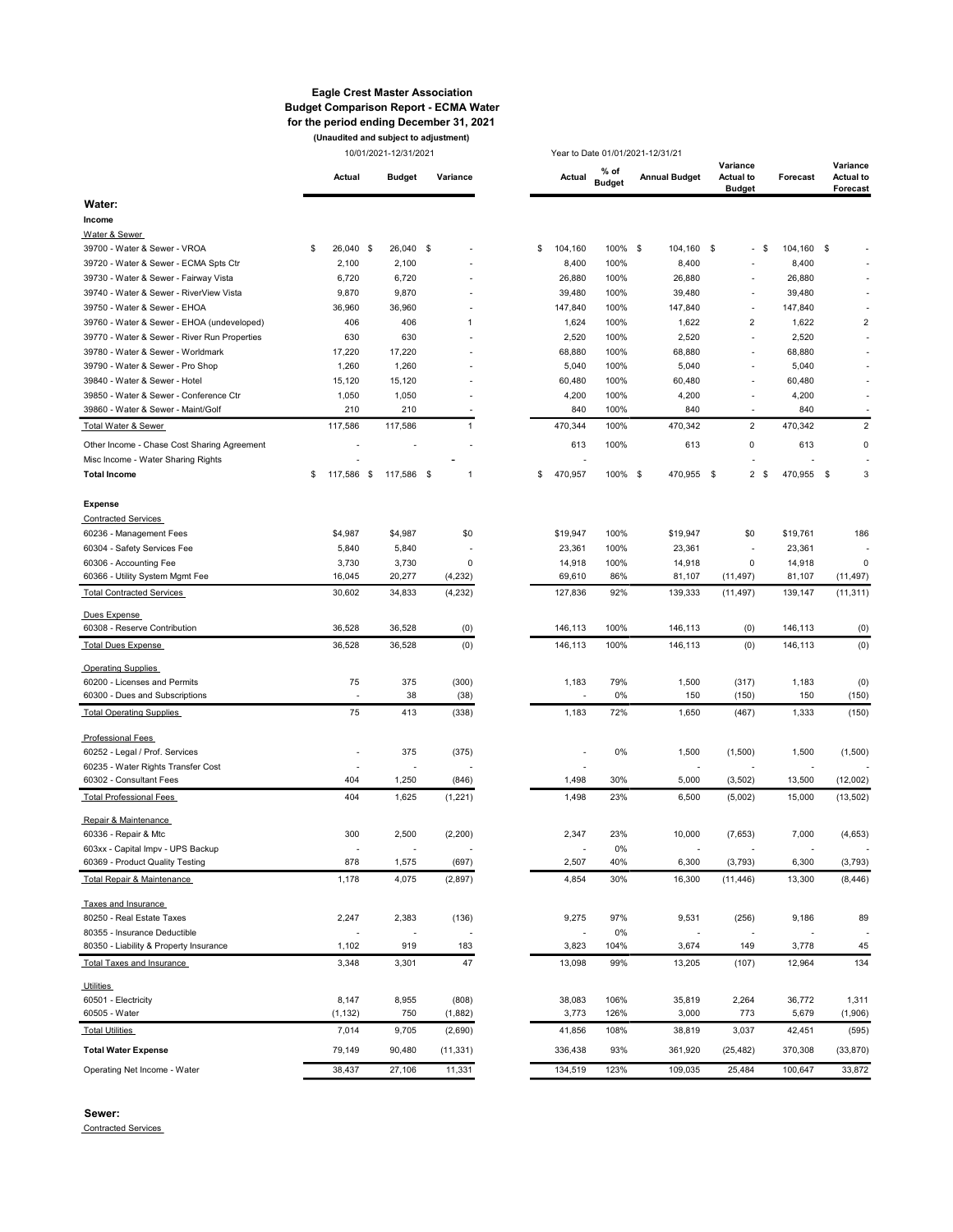#### Eagle Crest Master Association Budget Comparison Report - ECMA Water for the period ending December 31, 2021 (Unaudited and subject to adjustment)

10/01/2021-12/31/2021 Year to Date 01/01/2021-12/31/21

|                                      | Actual                   | <b>Budget</b> | Variance | Actual        | $%$ of<br><b>Budget</b> | <b>Annual Budget</b> | Variance<br><b>Actual to</b><br><b>Budget</b> | Forecast      | Variance<br><b>Actual to</b><br>Forecast |
|--------------------------------------|--------------------------|---------------|----------|---------------|-------------------------|----------------------|-----------------------------------------------|---------------|------------------------------------------|
| 60236 - Management Fees              | 1,304                    | 1,304         |          | 5,217         | 100%                    | 5,217                | $\overline{a}$                                | 5,217         |                                          |
| 60366 - Utility System Mgmt Fee      | 13,038                   | 16,601        | (3, 563) | 55,677        | 84%                     | 66,405               | (10, 728)                                     | 66,405        | (10, 728)                                |
| <b>Total Contracted Services</b>     | 14,342                   | 17,906        | (3, 563) | 60,894        | 85%                     | 71,622               | (10, 728)                                     | 71,622        | (10, 728)                                |
| <b>Operating Supplies</b>            |                          |               |          |               |                         |                      |                                               |               |                                          |
| 60103 - Operating Supplies           |                          | 19            | (19)     |               |                         | 75                   | (75)                                          | 75            | (75)                                     |
| 60200 - Licenses and Permits         | $\overline{\phantom{a}}$ | 238           | (238)    | 1,137         | 1                       | 950                  | 187                                           | 1,137         | $\overline{\phantom{a}}$                 |
| <b>Total Operating Supplies</b>      |                          | 256           | (256)    | 1,137         | $\mathbf{1}$            | 1,025                | 112                                           | 1,212         | (75)                                     |
| Professional Fees                    |                          |               |          |               |                         |                      |                                               |               |                                          |
| 60252 - Legal & Professional Fees    |                          |               |          |               |                         |                      |                                               |               |                                          |
| 60302 - Consultant Fees              | 404                      | 225           | 179      | 583           | 65%                     | 900                  | (317)                                         | 900           | (317)                                    |
| <b>Total Professional Fees</b>       | 404                      | 225           | 179      | 583           | 65%                     | 900                  | (317)                                         | 900           | (317)                                    |
| Repair & Maintenance                 |                          |               |          |               |                         |                      |                                               |               |                                          |
| 60332 - Capital Improvements - SCADA |                          |               |          |               | 0%                      |                      |                                               |               |                                          |
| 60336 - Repair & Mtc                 | 300                      | 1,656         | (1, 356) | 5,282         | 80%                     | 6,625                | (1, 344)                                      | 6,625         | (1, 344)                                 |
| 60346 - ECX Operations               | 2,242                    | 2,248         | (6)      | 8,968         | 100%                    | 8,993                | (25)                                          | 8,993         | (25)                                     |
| 60369 - Product Quality Testing      | 504                      | 750           | (246)    | 2,090         | 70%                     | 3,000                | (910)                                         | 2,123         | (33)                                     |
| Total Repair & Maintenance           | 3,046                    | 4,655         | (1,609)  | 16,339        | 88%                     | 18,618               | (2, 279)                                      | 17,741        | (1, 402)                                 |
| <b>Total Sewer Expense</b>           | 17,792                   | 23,041        | (5, 249) | 78,953        | 86%                     | 92,165               | (13, 212)                                     | 91,475        | (12, 522)                                |
| Operating Net Income - Sewer         | (17, 792)                | (23,041)      | 5,249    | (78, 953)     | 86%                     | (92, 165)            | 13,212                                        | (91, 475)     | 12,522                                   |
| Net Operating Income - Water/Sewer   | \$<br>20,645 \$          | 4,064         |          | \$<br>55,566  | 329% \$                 | 16,870               | 38,696 \$<br>\$                               | 9,172         | 46,394<br>\$                             |
| Beginning Fund Balance -01/01/2021   |                          |               |          | \$<br>165,716 |                         | \$<br>143,187        |                                               | 165,716<br>\$ |                                          |
| Ending Fund Balance -12/31/2021      |                          |               |          | \$<br>221,282 |                         | \$<br>160,057        |                                               | 174,888<br>\$ |                                          |